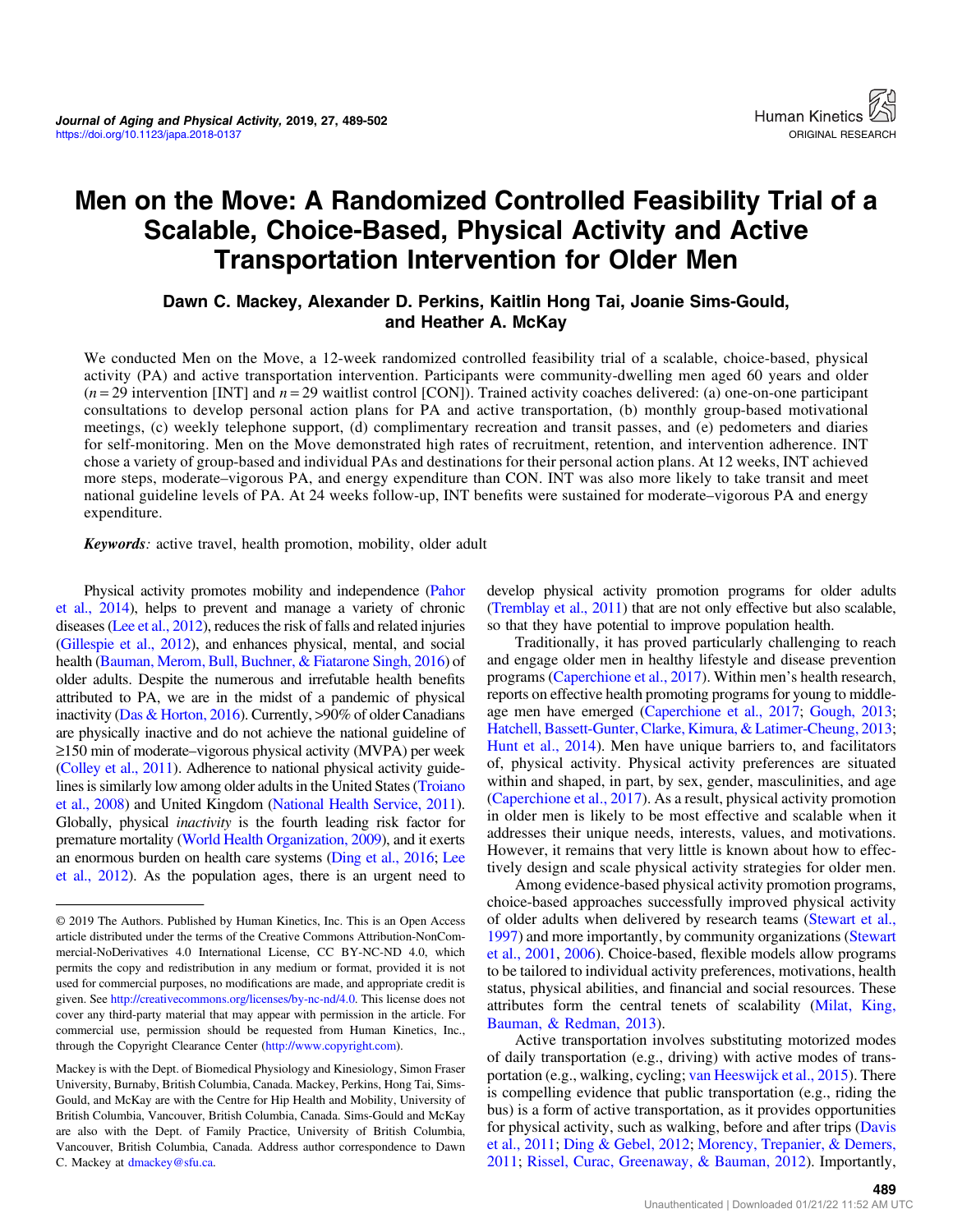active transportation may be one of only a few practical options for older men to maintain their mobility when they stop driving ([Kim,](#page-12-0) [2011](#page-12-0)). Previously, training on personal travel planning for older adults led to increased bus use [\(Stepaniuk, Tuokko, McGee, Garrett,](#page-12-0) [& Benner, 2008\)](#page-12-0). Thus, provision of transit passes and personal travel planning may be especially effective to encourage public transit use; however, this combination has not been evaluated previously.

Our primary aim was to assess feasibility of "Men on the Move"—a scalable, choice-based, physical activity and active transportation promotion model for older men. Our specific objectives were to (a) estimate rates of participant recruitment and retention, (b) estimate rates of intervention adherence, and (c) obtain initial estimates of intervention effect and variability on health outcomes of interest, including physical activity, active transportation, and mobility. Our findings will be used to guide design of future studies that seek to determine effectiveness and scalability of physical activity interventions for older adults.

### Methods

#### Trial Design and Setting

Men on the Move was a parallel group, 1:1, randomized, controlled, single-blinded (outcome assessors), feasibility trial of a 12-week choice-based physical activity and active transportation model (ClinicalTrials.gov identifier: NCT02527655). The physical activity intervention components were similar to those used in the Community Healthy Model Program for Seniors (CHAMPS; [Stewart et al., 1997](#page-12-0)). Men on the Move differed from CHAMPS by its focus on older men and by the addition of novel intervention components that were designed to promote active transportation, including transit training, personal travel planning, and provision of complimentary transit passes. Reporting of this trial followed CONSORT guidelines.

The trial had three primary data collection points: a baseline assessment (T0), a 12-week follow-up assessment at intervention end (T1), and a 24-week follow-up (T2). The study was conducted in Vancouver, BC, Canada. In 2016, Vancouver had a population of 631,500, and its metropolitan area has a population of 2.5 million [\(Statistics Canada, 2017](#page-12-0)). Of the 2.5 million residents in Metro Vancouver, 15.5%, or 387,000 people, are 65 years and older. We partnered with four community centers in Vancouver who were trained to assist with intervention delivery. We targeted recruitment throughout the Metro Vancouver region with an emphasis on the City of Vancouver.

#### **Participants**

We determined eligibility by a standard telephone screening interview. Community-dwelling men were included if they were at least 60 years of age, wanted to be more physically active, had not participated in any strength training or aerobic exercise classes in the past 3 months, and did not have plans to be out of town for ≥7 days during the study. Men who answered "Yes" to any follow-up question about a medical condition on the Physical Activity Readiness Questionnaire Plus ([Warburton, Jamnik, Bredin, &](#page-13-0) [Gledhill, 2018](#page-13-0)) were required to obtain written permission to participate from a physician before enrolling; the study reimbursed for any associated costs. Following T0 assessments, men were randomly assigned to intervention (INT; 12-week choice-based physical activity and active transportation intervention) or waitlist control (CON; no intervention for first 12 weeks, then offered intervention), as described below.

The study was approved by the research ethics boards of the three participating institutions (Simon Fraser University, University of British Columbia, and Vancouver Coastal Health Research Institute). Eligible individuals received study information and the consent form through e-mail following screening and reviewed them in-person with the study coordinator at the T0 assessment. All participants provided written informed consent.

#### **Recruitment**

We recruited participants over 6 weeks in August and September, 2015. We placed advertisements in two community newspapers; sent recruitment e-mails to relevant groups (e.g., health professional associations, university alumni and retirement associations, and disease foundations); displayed posters in neighborhood associations, senior's centers, public libraries, community centers, and health care centers; and advertised the study by word-of-mouth through older adult certified fitness instructors.

#### Measures

Participants completed a 2-hr in-person T0 assessment between September 15 and October 2, 2015. T0 assessments included questionnaires, physical measurements, subjective (by questionnaire) and objective (by accelerometer) measures of physical activity, and self-report of active transportation (by travel diary). At intervention end, we completed 1.5-hr in-person T1 assessments (12-week follow-up) between January 8 and 18, 2016. As before, we administered questionnaires, took physical measurements, and assessed physical activity and active transportation. At 24 weeks (12 weeks after intervention end), we repeated the 1.5-hr in-person follow-up assessments (T2) between April 4 and 14, 2016 for CON and between April 18 and 25, 2016 for INT. Assessments were conducted at the partner community centers in Vancouver or our research center (Centre for Hip Health and Mobility), per participant preference. Participants received a \$20 honorarium at each assessment.

**Descriptive measures.** Demographic information was ascertained by questionnaire and included age, birthplace, ethnicity, marital status, living arrangement, education, employment status, household income, home ownership, duration lived in current residence and neighborhood, driver's license, and access to a car. Participants self-reported degree of difficulty walking one quarter of a mile outside on level ground or up 10 steps without resting; any difficulty on either task indicated mobility limitation ([Visser et al.,](#page-13-0) [2005](#page-13-0)). Participants also reported presence of and reasons for limitations in getting out and about in their neighborhood, whether they liked walking outside, confidence walking in their neighborhood, weekly physical activity, and whether they had fallen in the past 6 months. Medical history was assessed using the Functional Comorbidity Index [\(Groll, To, Bombardier, & Wright, 2005](#page-12-0)). Fear of falling was assessed by the Falls Efficacy Scale [\(Yardley et al.,](#page-13-0) [2005](#page-13-0)), and physical fatigability by the Pittsburgh Fatigability Scale [\(Glynn et al., 2015\)](#page-11-0). Height (m) was measured using a mobile stadiometer (Seca 217; Seca North America, Chino, CA), and weight (kg) was measured using a mobile digital scale (Seca Bella 840; Seca North America). Body mass index  $(\text{kg/m}^2)$  was calculated.

Primary outcome: Feasibility. We set predetermined feasibility targets. Specifically, to achieve our primary goal of determining rates of participant recruitment, retention, and adherence to the intervention, we defined success for recruitment as enrolling 50% of individuals screened. We defined success for retention in the trial as 80% of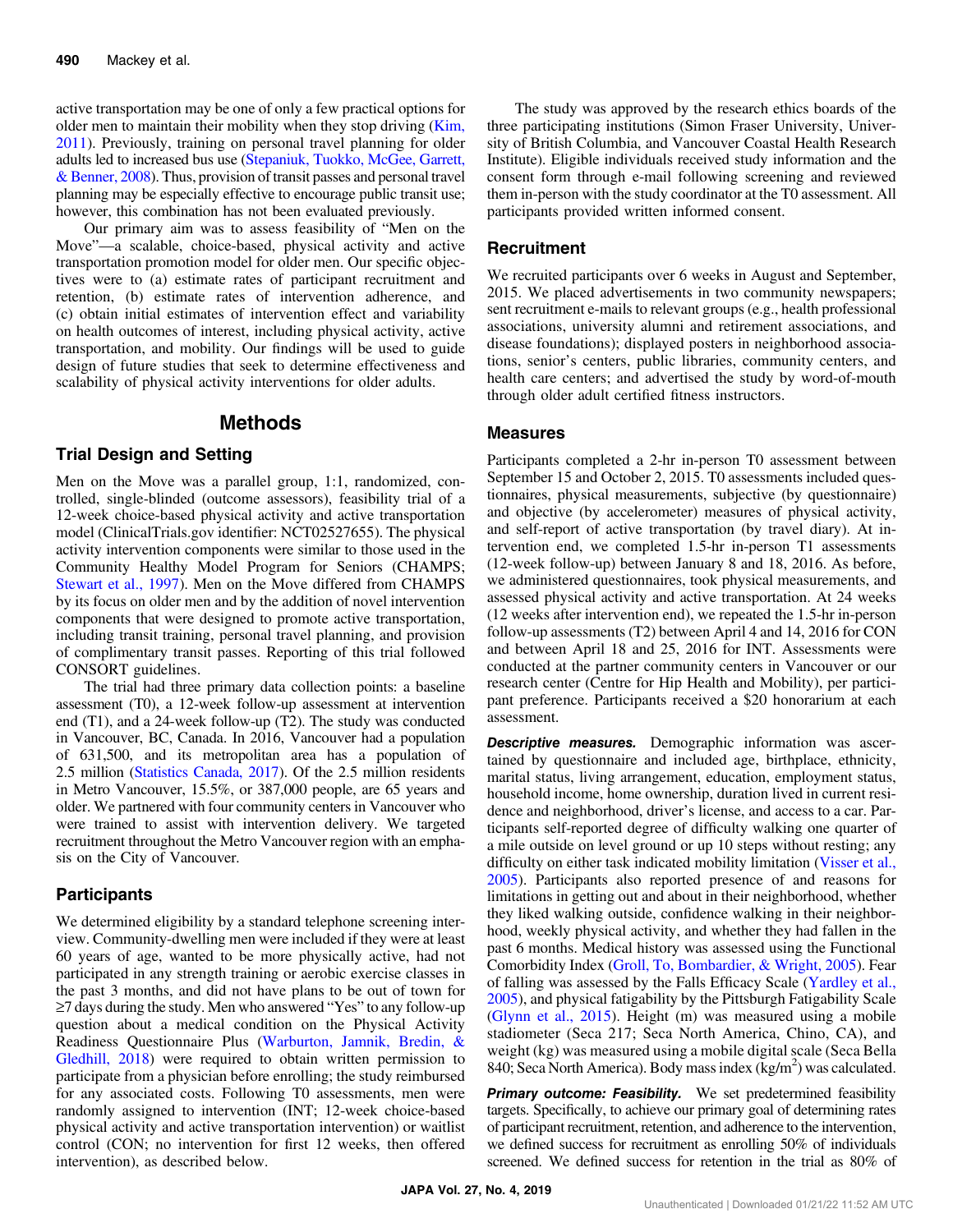participants completing the final T2 assessment [\(Ashe et al., 2015](#page-11-0)), as it would not be feasible to plan, fund, and implement a large-scale trial if loss to follow-up over 24 weeks was greater than 20%. We defined success for adherence to the intervention as 60% of participants attending each group-based motivational meeting and a one-on-one consultation, and at least six of 12 weekly telephone check-ins. This level is consistent with adherence to physical activity interventions in trials of older adults and recommendations from implementation science experts ([Durlak & DuPre, 2008](#page-11-0); [Pahor et al., 2014](#page-12-0)).

#### Secondary outcomes: Physical activity, active transportation, **and mobility.** We assessed physical activity behavior, active transportation behavior, and measures of mobility at T0, T1, and T2.

Physical activity: Physical activity was assessed objectively using ActiGraph GTX3+ (ActiGraph LLC, Pensacola, FL) triaxial accelerometers worn at the hip during waking hours for 7 consecutive days at each measurement time point (removing them only for sleep and before any contact with water). We collected the following outcomes from accelerometers: MVPA (min/day), moderate physical activity (min/day), light physical activity (LPA; min/day), sedentary behavior (min/day), and step count (steps/day). Sedentary behavior was normalized to total daily wear time (percentage of day). We reintegrated raw data (collected at 60 Hz) to 60-s epochs. Data were excluded if they showed 90 min of continuous zeroes (interpreted as nonwear time). Each participant's accelerometry data had to include at least 3 days with at least 8 hr of wear time on each day to be included in the analysis. Data from valid wear days were averaged so outcomes could be expressed per day. Based on previous research [\(Ashe et al., 2015;](#page-11-0) [Freedson, Melanson, & Sirard,](#page-11-0) [1998;](#page-11-0) [Gorman et al., 2014](#page-11-0)), we used the following cut points to interpret intensity: <99 counts/min (cts/min) as sedentary time, 100– 1,951 cts/min as LPA, 1,952–5,724 cts/min as moderate physical activity,  $\geq 5,725$  cts/min as vigorous physical activity.

Physical activity was also assessed using the CHAMPS questionnaire, a valid and reliable self-report tool for older adults [\(Stewart](#page-12-0) [et al., 1997\)](#page-12-0). We assessed the following outcomes from the CHAMPS questionnaire: energy expenditure (kcal/week), number of all physical activities (#/week), and number of MVPAs (#/week).

Active transportation: Travel behavior was assessed using a self-report 7-day travel diary ([Chudyk et al., 2015](#page-11-0)). Participants were asked to record all trips, where a trip was defined as one-way travel between two destinations. For each trip, participants were asked to record the mode of transportation. Data collected from travel diaries were deidentified and processed by a research assistant who was not aware of group assignments. From each travel diary, we calculated weekly number of walking trips, transit trips (where travel mode was recorded as transit or transit + walking), active trips (sum of trips where mode was recorded as walking, transit, biking, or some other active mode), car trips, and total trips. If a diary page was crossed out, or it was noted that no trips outside the home were taken for a particular day, the number of trips was set to 0 for that day. If a page was left blank, with or without the date entered, data were considered missing [\(Chudyk et al., 2015](#page-11-0)).

Mobility: We administered the Life-Space Assessment ([Baker,](#page-11-0) [Bodner, & Allman, 2003](#page-11-0)) by interview to assess extent, frequency, and independence of movement in the past month across five levels (ranging from one's bedroom to outside one's town). We calculated the composite life-space score that ranged from 0 (restricted to one's bedroom) to 120 (daily travel outside one's town without assistance) by summing individual level scores [\(Mackey et al.,](#page-12-0) [2016](#page-12-0)). We assessed lower extremity physical function with the short physical performance battery (SPPB), which included tests of gait speed, standing balance, and leg strength ([Guralnik et al.,](#page-12-0)

[1994](#page-12-0); [Pahor et al., 2014](#page-12-0)). Specifically, participants performed two usual-pace 6-m walk trials; time from the fastest trial was converted to gait speed (m/s). Standing balance was measured by recording the time (up to 10 s each) that each participant could hold side-byside, semitandem, and tandem stands. Leg strength was measured by recording time to complete five repeated chair stands with the instruction to stand up and sit down without using arms as fast as possible. Each test was scored from 0 to 4, and scores were summed to produce an overall SPPB score ranging from 0 to 12. Finally, we assessed mean 6-m gait speed (m/s) from two repeated trials.

### Randomization

Randomization was performed by the study coordinator using a web-based randomization tool (www.randomization.com). Eligible participants ( $N = 58$ ) were assigned 1:1 to either the intervention (INT) or waitlist control (CON) group by random allocation. As this was a feasibility study, no stratification was used. Randomization was not performed until all T0 assessments were completed (including 7-day accelerometer and travel diary data collection) to ensure the measurement team was blinded to group assignments. The study coordinator informed all participants of their assignments.

### Blinding

Group assignment was concealed to outcome assessors during T0, T1, and T2 assessments. Furthermore, only core members of the research team had access to participants' unique study identification codes, names, and group assignments.

# Intervention Group (INT)

After T0 assessments, participants randomized to INT received a 12-week choice-based physical activity and active transportation intervention. The physical activity component was informed by CHAMPS [\(Stewart et al., 1997\)](#page-12-0); the active transportation component was a novel addition. The intervention was delivered by activity coaches, certified fitness leaders who had specific training to work with older adults. Activity coaches completed approximately 12 hr of centralized Men on the Move-specific training at our research center (Centre for Hip Health and Mobility). In brief, participants were offered and asked to participate in the following:

Group motivational meetings: Three monthly 60-min group motivational meetings led by an activity coach. These motivational meetings were designed to provide knowledge, the opportunity to engage in interactive activities with group members, a sense of belonging to a program, social interaction, and the possibility of meeting others with whom to be physically active. The first group motivational meeting was the kickoff event for the intervention and focused on the health benefits of physical activity including (a) the importance of physical activity to the health and functioning of older adults, (b) safe physical activity for older adults, (c) that physical activity need not be strenuous to be beneficial, and (d) that physical activity can be fun and provide social opportunities. The second group motivational meeting focused on active transportation, including (a) definitions, (b) benefits, (c) obstacles and solutions to active transportation, and (d) specific training on how to use mobile devices to access websites and applications to plan trips to destinations using different modes of active transportation. The third group motivation meeting focused on maintenance of regular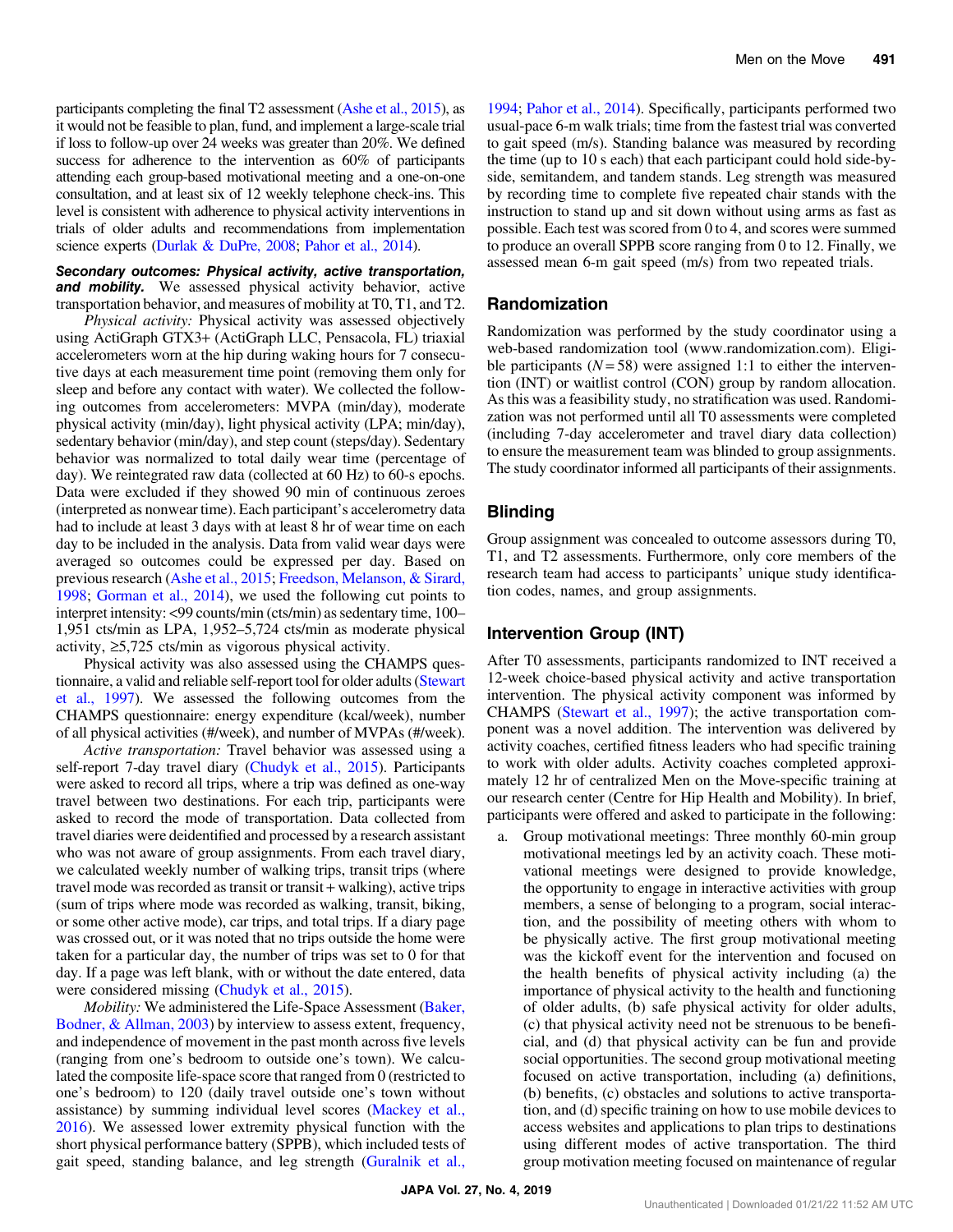physical activity, including (a) recognizing and overcoming personal obstacles, (b) short- and long-term benefits, and (c) planning to continue with physical activity.

- b. One-on-one consultation: A single 60-min one-on-one consultation with their activity coach was provided for participants to develop a personal action plan for physical activity and a personal travel plan. At the beginning of the consultation, the activity coach reviewed the participant's current levels of physical activity and personal barriers and solutions to participating in physical activity, helped them identify short- and long-term physical activity goals, and helped them to complete their personal action plan for physical activity. This was intended to leverage existing community-based options for physical activity, as well as home-based endeavors, all of which were tailored to the participants' interests, resources, abilities, health, income, and transportation options to promote sustainability over the long-term. The personal action plan specified what, where, when, how, and with whom physical activities would take place. The activity coach encouraged participants to work toward undertaking physical activity three to five times per week in a progressive manner to minimize risk of injury. Activity coaches then inquired about current and past use of active modes of transportation including walking and public transit, as well as personal barriers and solutions to active transportation. Activity coaches also helped participants to complete their personal travel plan, which specified why, how (e.g., by walking, biking, or taking public transit), with whom, and when participants would travel to reach their chosen destinations of interest. Participants were encouraged to identify possible barriers to their travel plan and possible solutions to overcome those barriers. They were also encouraged to add new destinations to their personal travel plan after 6 weeks. Participants and activity coach jointly signing off on their personal physical activity and active travel plans.
- c. Transit training: A single 60-min group transit training workshop was led by a community outreach staff member of the local transit authority, Translink. This session covered the basics of using transit, planning routes, and paying for trips.
- d. Activity logs: Daily, participants were asked to record the type, intensity, location, and duration of each physical activity they participated in, as well with whom they completed the activity (alone, with a friend, and with a group), and the mode of transportation they used to get to and from the location of their activity. They were also asked to record their daily step counts from their pedometer.
- e. Pedometer: For self-monitoring, participants received a pedometer (Omron HJ-112; Omron Corp, Kyoto-Shi, Japan) at their one-on-one consultation and were instructed to record their daily step count in their activity log.
- f. Written physical activity resources: Participants received a participant manual containing a variety of written materials, including national physical activity guidelines for older adults, a table of rating of perceived exertion to help them understand different activity intensities, and a variety of handouts. The research team also distributed a newsletter during the intervention, which contained healthy living tips.
- Weekly telephone support: Activity coaches conducted weekly 15-min telephone check-ins to explore the participant's health, well-being, and progress with their personal action plans for physical activity and travel. These provided an

opportunity for participants to find solutions to obstacles that might otherwise limit success in accomplishing goals set out in their action plans.

- h. Incentives: Participants received complimentary passes to a community fitness center of their choice or had the costs of selected courses covered. Activity coaches were available to help facilitate registration in community fitness center courses following one-on-one consultations. Participants were also provided with a complimentary transit pass for the duration of the intervention to encourage active transportation by use of public transit.
- i. iPads: Participants received training on the basic operation of an iPad during their T0 assessment and took home an iPad Mini 2 (Apple Inc., Cupertino, CA) for use throughout the 12-week intervention. An application prompted participants to enter their step count twice daily (morning and evening), and participants were encouraged to use the iPad Mini to support their active transportation pursuits.

Four partner community centers provided space for delivery of intervention components (e.g., group and one-on-one meetings) and offered a wide variety of physical activity programs for older adults, which participants could choose from. The intervention is described in TIDieR checklist format [\(Hoffmann et al., 2014\)](#page-12-0) in [Supplementary Table S1](http://journals.humankinetics.com/doi/10.1123/japa.2018-0137) (available online). The specific behavior change techniques used in each component of the intervention are listed according to the CALO-RE taxonomy [\(Michie et al., 2011](#page-12-0)) in [Supplementary Table S2](http://journals.humankinetics.com/doi/10.1123/japa.2018-0137) (available online).

### Waitlist Control Group (CON)

For the duration of the 12-week intervention, the CON group did not receive any information regarding the importance of physical activity or active transportation. At the end of 12 weeks, the intervention was offered to the control group. Like the INT group, the CON group received an iPad at their T0 assessment, but they were not prompted to record step counts or encouraged to use the iPad to support active transportation behavior. At the midpoint of the study (6 weeks), we held an iPad skills workshop for the CON group to maintain contact with participants and promote attendance at the T1 measurement sessions. This workshop covered how to download applications, browse the Internet, connect to Wi-Fi, and use e-mail. This workshop did not cover topics related to physical activity, active transportation, or healthy living.

### Adverse Events Monitoring

We asked all study participants to report any adverse events or significant changes to their health to the study coordinator. In addition, we asked activity coaches to report any concerns about participant health to the study coordinator. At the one-on-one consultation, each participant and their activity coach reviewed the Physical Activity Readiness Questionnaire Plus that was originally completed during telephone screening. If a participant's health changed in a way that might influence their participation in physical activity, we asked them to obtain physician approval before continuing with their action plans.

# Sample Size Planning

We aimed to recruit 60 participants (30 per group). A formal sample size calculation was not appropriate because the primary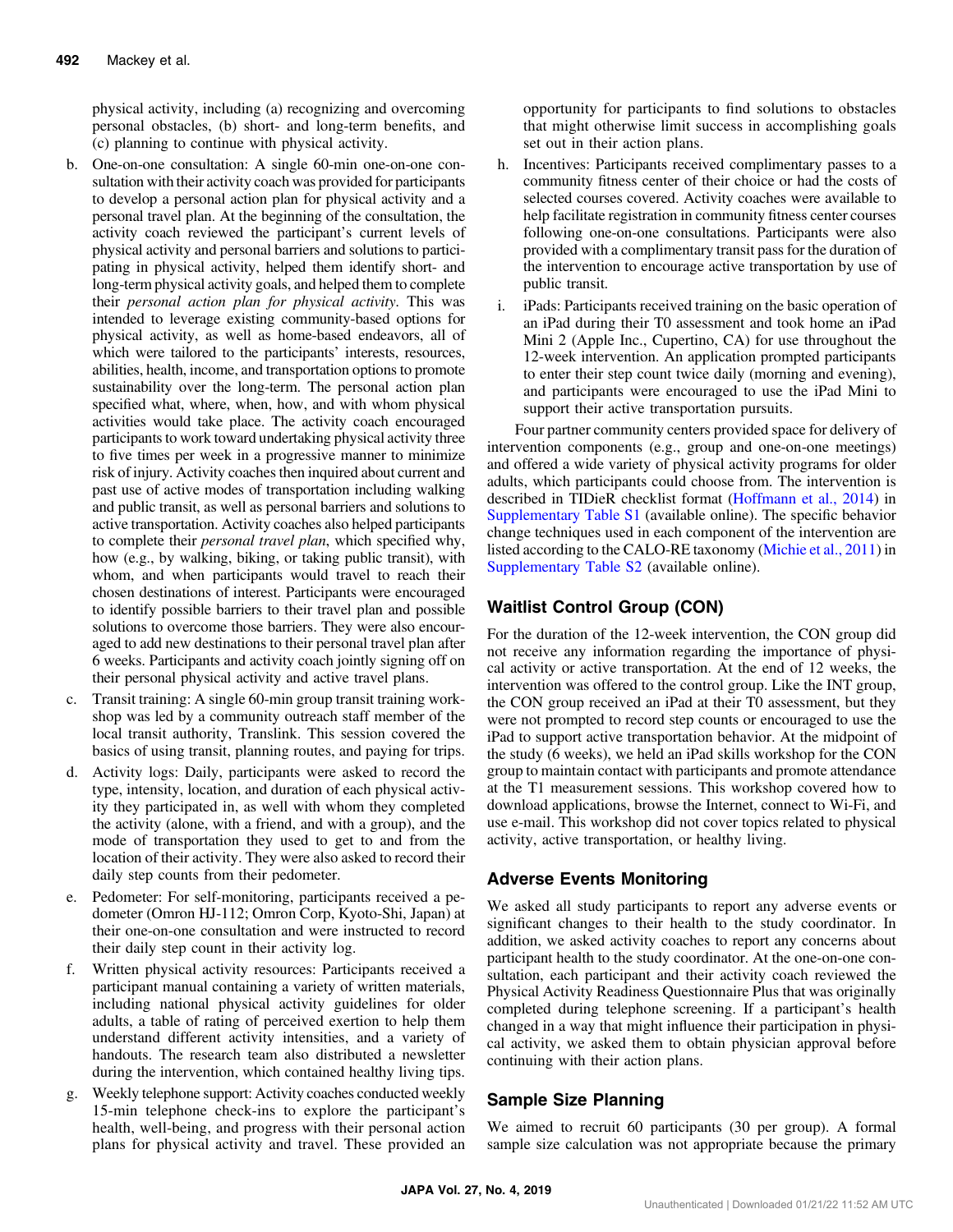outcomes were concerned with feasibility, specifically recruitment, retention, and adherence [\(Arain, Campbell, Cooper, & Lancaster,](#page-11-0) [2010](#page-11-0)). Rather, our sample size was justified by the following rationale. First, one objective of the study was to estimate intervention effects and variability on health outcomes, which would allow more informed sample size planning for a future large-scale randomized controlled trial. To estimate variability with adequate precision, Whitehead et al. [\(2016](#page-13-0)) recommended 25 participants per treatment arm for standardized effect sizes that are small (0.2). Based on our previous work, we also estimated 10% loss of participants over the 12-week intervention, so we aimed to recruit 30 participants per group. Second, we felt that 30 participants per group were large enough to inform us about the feasibility of recruitment, retention, and adherence.

#### Statistical Analysis

Data were summarized as mean (SD) for normally distributed continuous variables, median (25%tile–75%tile) for skewed continuous variables, and  $n$  (%) for categorical variables. To estimate intervention effects (INT vs. CON) at T1 in normally distributed continuous physical activity outcome measures, we used linear regression models with the T1 value as the dependent variable, group as the independent variable, and the T0 value as a covariate; we reported mean differences with corresponding 95% confidence intervals (CIs). To estimate intervention effects in skewed continuous outcomes (vigorous physical activity and SPPB score), we used the Mann–Whitney–Wilcoxon test. To estimate intervention effects in the odds of dichotomous physical activity and active transportation outcome measures at T1, we used logistic regression with adjustment for T0 values; we reported odds ratios with  $95\%$ CIs. To estimate intervention effects in the rates of count-based active transportation outcome measures (e.g., # trips/week) at T1, we used negative binomial regression adjusting for T0 values; we reported rate ratios and corresponding 95% CIs. Where a 95% CI did not cross one sensitivity of the outcome to a difference in intervention arms was suggested.

To examine retention of intervention effects within the intervention group, we used paired samples t tests to compare normally distributed continuous outcome measures at T2 versus T1 as well as T2 versus T0, the Mann–Whitney–Wilcoxon test to compare skewed continuous variables at T2 versus T1 and T2 versus T0, and a two-tailed Chi-square test to compare dichotomous physical activity and active transport outcomes at T2 versus T1 and T2 versus T0. We considered (a) presence of difference between T0 and T2 and/or (b) lack of difference between T1 and T2 as evidence of effect retention. All analyses were conducted using R software (R Foundation for Statistical Computing, Vienna, Austria).

# Results

### Recruitment and Screening

The Men on the Move Study was conducted August 2015 through May 2016 (includes recruitment and T2 assessments). In total, 94 individuals responded to study advertisements (Figure [1\)](#page-5-0). Of these contacts, 60 (64%) were by phone and 34 (36%) were by e-mail. The most successful methods of recruitment were newspaper advertisements ( $n = 32, 34\%$ ), e-mail advertisements ( $n = 22, 23\%$ ), friend and family referral  $(n = 11, 12\%)$ , and posters  $(n = 8, 9\%)$ . Following telephone screening of these 94, 57 (62%) individuals were eligible immediately; another 15 (16%) were asked to obtain physician approval based on their responses to the Physical Activity Readiness Questionnaire Plus, and eight obtained approval. Thus, 65 individuals met study eligibility criteria. Of these, 58 (62% of 94 initial respondents) enrolled, provided informed consent, and completed a baseline assessment.

#### Baseline Participants Characteristics

At T0, participants were aged 71.9 (6.6) years (mean [SD]: age range =  $61.0-87.6$  years), with body mass index of 27.7 (4.8) kg/m<sup>2</sup> (Table [1\)](#page-6-0). Most were of European descent (62%), with some university education or greater (67%), and were currently retired or not working (76%). Among the 50% born outside of Canada, average length of stay in Canada was 46.0 (9.6) years. Most men were married or living with a common law spouse (64%), 31% reported living alone. On average, men had lived in their current neighborhood for 23.3 (17.2) years, and most owned their residence (60%), had a driver's license (97%), and access to a vehicle (91%). The most common reasons for feeling limited in getting out and about in one's neighborhood were health reasons (16%) and personal finances (12%); 35% reported an annual household income <\$25,000, and 26% reported \$25,000–\$49,999. The majority (76%) said that they somewhat or very much liked to walk outside, and 86% felt somewhat or very confident walking in their neighborhood.

Thirty-five percent of men reported that they did not achieve 30 min or more of physical activity on any day in the past week. Difficulty walking one quarter mile outside or walking up 10 steps without resting, indices of mobility limitation, were uncommon (16% and 8%, respectively). Men reported low levels of physical fatigability (17.7 [8.8] out of 50) and strong levels of falls efficacy (19.0 [17.0–23.8]) on a scale of 16–64, where higher scores indicate greater fear of falling. Of the chronic medical conditions we ascertained, the most prevalent were arthritis (26%), diabetes (16%), and anxiety/panic disorders (12%).

### Randomization and Retention

Following T0 assessments, 29 participants were randomized to each of INT and CON groups (Figure [1\)](#page-5-0). At 12 weeks, 3/58 (5%) participants were lost to follow-up, whereas 55/58 (95%) participants completed the T1 assessment, including 27/29 (93%) INT and 28/29 (97%) CON participants. Of these 55, 44 (80%) provided valid accelerometry data, and 48 (87%) provided valid travel diary data. By 24 weeks, 7/58 (12%) participants were lost to follow-up, whereas 51/58 (88%) completed the T2 assessment, including 25/29 (86%) intervention and 26/29 (90%) control participants. Of these 51, 43 (84%) provided valid accelerometry data, and 47 (92%) provided valid travel diary data.

#### Intervention Adherence

Among INT, 28 (97%) attended Motivational Meeting #1, 20 (69%) attended transit training, 28 (97%) attended a one-on-one meeting with an activity coach, 25 (86%) attended Motivational Meeting #2, and 26 (90%) attended Motivational Meeting #3. For the scheduled weekly telephone check-ins with their activity coach, 11 (38%) completed all 12 check-ins, 13 (45%) completed most (8–11) check-ins, four (14%) completed some (four to seven) check-ins, and one (3%) completed no check-ins. For the weekly activity logs, 13 (45%) completed activity logs for all 12 weeks, nine (31%) completed activity logs for 8–11 weeks, one (3%) completed activity logs for 4–7 weeks, and 6 (21%) did not complete any activity logs.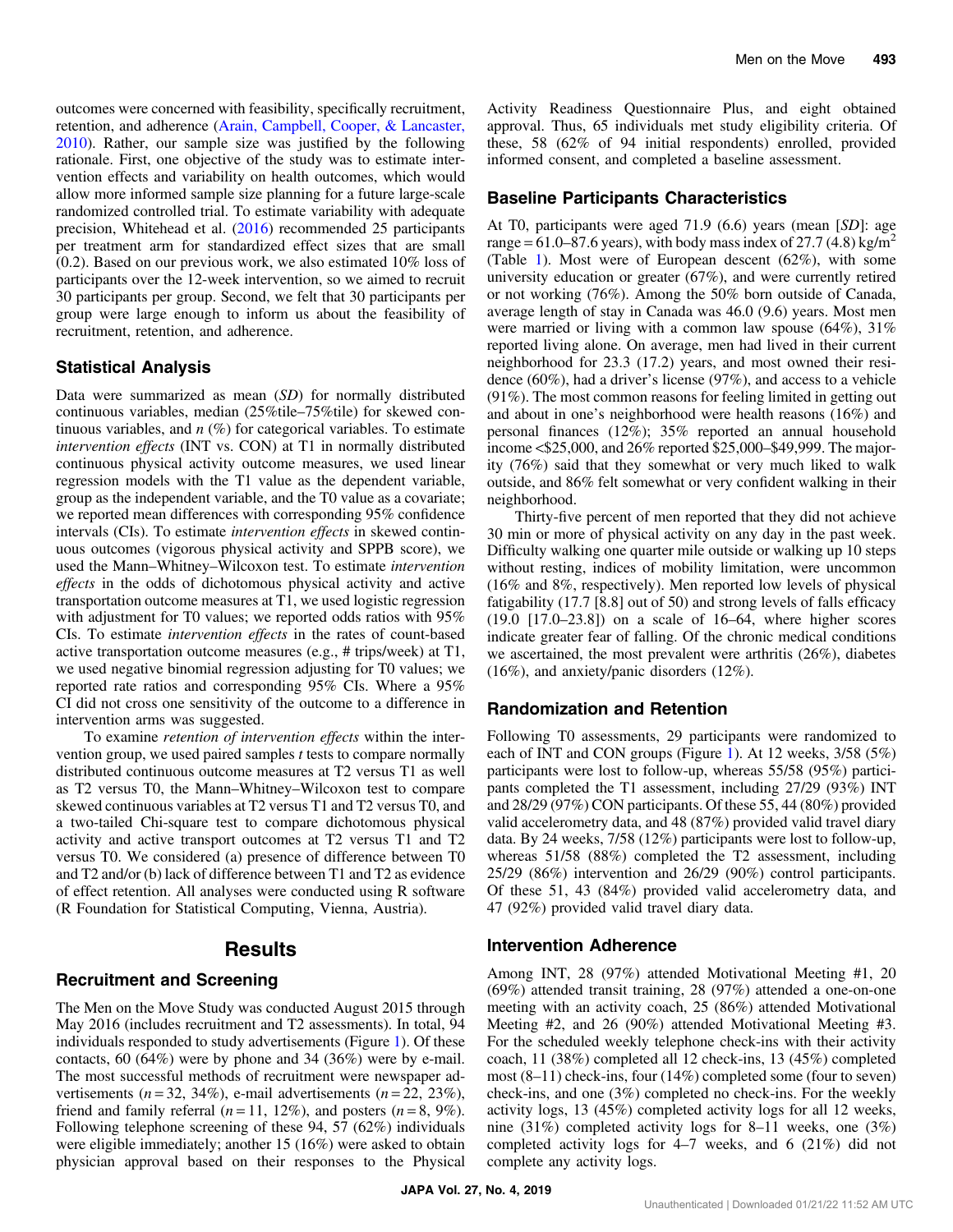<span id="page-5-0"></span>

Figure 1 — Participant flow chart for the Men on the Move study following the consolidated standards of reporting trials guidelines.

# Physical Activity and Active Transportation Choices

Men assigned to INT chose a wide range of physical activities for their personal action plans (Table [2;](#page-7-0) choices of CON presented for comparison). Among group-based activities, the most commonly chosen activities at community centers were group exercise classes  $(n = 14, 50\%)$ , dance  $(n = 5, 18\%)$ , and yoga  $(n = 2, 7\%)$ , and at locations other than community centers were walk-to-run programs  $(n=3, 11\%)$  and golfing  $(n=2, 7\%)$ . Among individual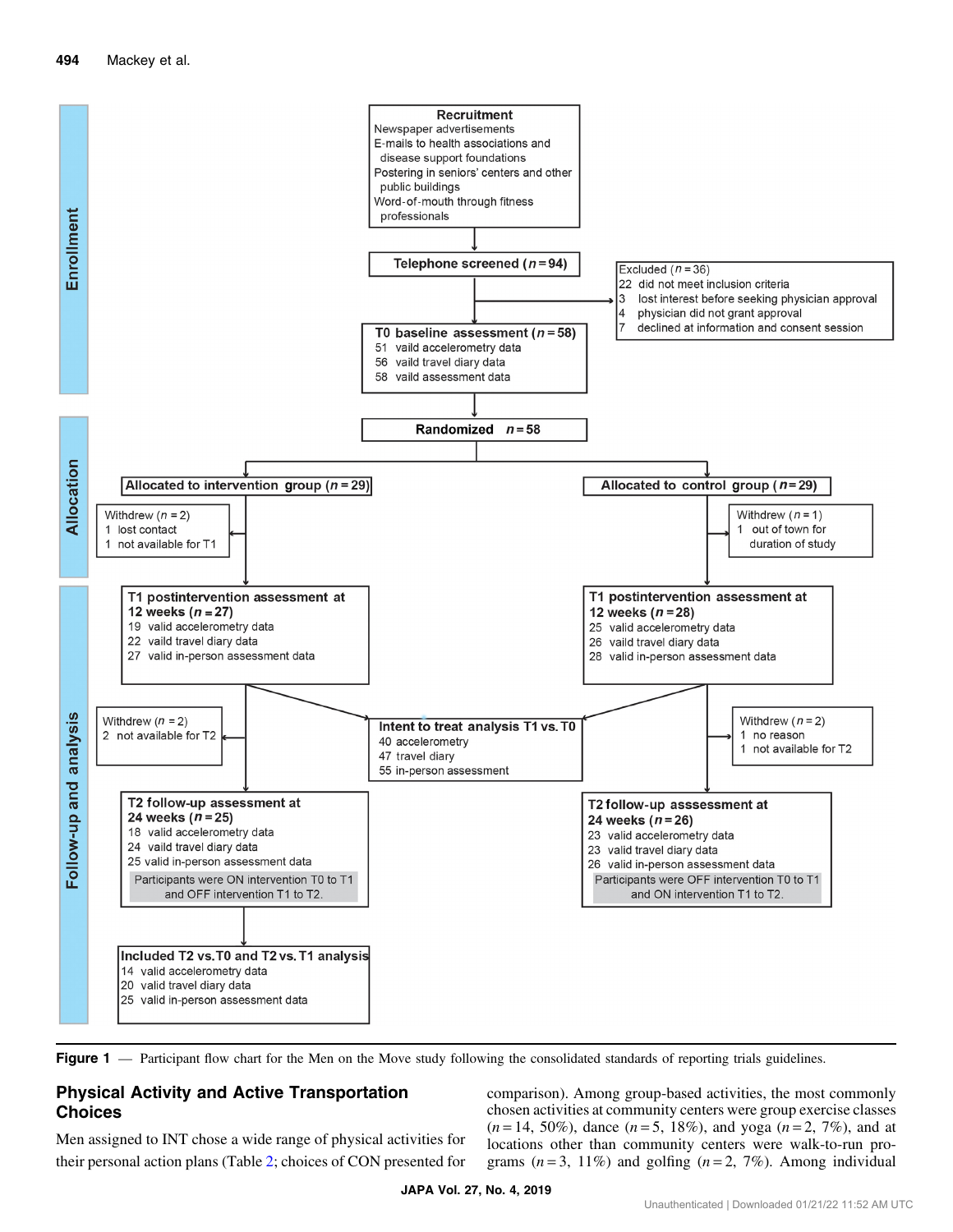<span id="page-6-0"></span>

|  | Table 1 Baseline Characteristics of Participants in the Men on the Move Study |  |  |  |
|--|-------------------------------------------------------------------------------|--|--|--|
|--|-------------------------------------------------------------------------------|--|--|--|

|                                                                       | Intervention ( $n = 29$ ) | Waitlist control ( $n = 29$ ) | Overall $(N = 58)$ |
|-----------------------------------------------------------------------|---------------------------|-------------------------------|--------------------|
| Age (years)                                                           | 71.8(6.5)                 | 72.0(6.9)                     | 71.9(6.6)          |
| Weight (kg)                                                           | 86.0 (17.2)               | 79.6 (14.8)                   | 82.8 (16.3)        |
| BMI $(kg/m2)$                                                         | 28.4(5.0)                 | 26.9(4.6)                     | 27.7(4.8)          |
| Ethnicity, $n$ (%)                                                    |                           |                               |                    |
| European                                                              | 16(55.2)                  | 20(69)                        | 36(62.1)           |
| Chinese                                                               | 5(17.2)                   | 7(24.1)                       | 12(20.7)           |
| other                                                                 | 8(27.6)                   | 2(6.9)                        | 10(17.2)           |
| Foreign born, $n$ (%)                                                 | 18(62.1)                  | 11 (37.9)                     | 29(50)             |
| Time in Canada among foreign born (years)                             | 46.1(10.6)                | 45.9 (8.4)                    | 46(9.6)            |
| Live alone, $n(\%)$                                                   | 7(24.1)                   | 11(37.9)                      | 18(31)             |
| Married/common law, $n$ (%)                                           | 20(69)                    | 16(55.2)                      | 37 (63.8)          |
| Driver's license, $n$ (%)                                             | 27(93.1)                  | 29 (100)                      | 56 (96.6)          |
| Access to car, $n$ (%)                                                | 27(93.1)                  | 26 (89.7)                     | 53 (91.4)          |
| Some university education or greater, $n$ (%)                         | 19(65.5)                  | 20(69)                        | 39 (67.2)          |
| Time in current neighborhood (years)                                  | 20.8 (15.8)               | 25.8(18.5)                    | 23.3 (17.2)        |
| Own residence, $n$ (%)                                                | 18(62.1)                  | 17(58.6)                      | 35(60.3)           |
| Somewhat/very much like to walk outside, $n$ (%)                      | 21 (72.4)                 | 23 (79.4)                     | 44 (75.9)          |
| Somewhat/very much confident walking in neighborhood, $n$ (%)         | 24 (82.8)                 | 26 (89.6)                     | 50 (86.2)          |
| Difficulty walking $\frac{1}{4}$ mile, $n(\%)$                        | 7(26.9)                   | 1(4.2)                        | 8(16.0)            |
| Difficulty walking up 10 steps without rest, $n$ (%)                  | 4(16)                     | 0(0)                          | 4(8.2)             |
| Days of physical activity ( $\geq$ 30 min) in past week, <i>n</i> (%) |                           |                               |                    |
| $\overline{0}$                                                        | 9(37.5)                   | 8(33.3)                       | 17 (35.4)          |
| $1 - 4$                                                               | 11(45.8)                  | 12(50)                        | 23 (39.7)          |
| $5 - 7$                                                               | 4(16.7)                   | 4(16.7)                       | 8(16.7)            |
| Retired or not working, $n$ (%)                                       | 26 (89.7)                 | 18(62.1)                      | 44 (75.9)          |
| Annual household income, $n$ (%)                                      |                           |                               |                    |
| $<$ \$25,000                                                          | 9(31)                     | 11 (37.9)                     | 20(34.5)           |
| \$25,000-\$49,999                                                     | 8(27.6)                   | 7(24.1)                       | 15(25.7)           |
| $>$ \$50,000                                                          | 12(41.4)                  | 11 (37.9)                     | 23 (39.6)          |
| Limited in getting out and about in one's neighborhood by, $n(\%)$    |                           |                               |                    |
| health reasons                                                        | 8(27.6)                   | 1(3.4)                        | 9(15.5)            |
| personal finances                                                     | 5(17.2)                   | 2(6.9)                        | 7(12.1)            |
| limited access to car                                                 | 2(6.9)                    | 2(6.9)                        | 4(6.9)             |
| emotional reasons                                                     | 1(3.4)                    | 3(10.3)                       | 4(6.9)             |
| caregiving or family responsibilities                                 | 3(10.3)                   | 1(3.4)                        | 4(6.9)             |
| other                                                                 | 2(6.9)                    | 2(6.9)                        | 4(6.9)             |
| Medical history, $n$ (%)                                              |                           |                               |                    |
| arthritis (rheumatoid or osteoarthritis)                              | 9(31.0)                   | 6(20.7)                       | 15(25.9)           |
| diabetes (Type I or II)                                               | 5(17.2)                   | 4(13.8)                       | 9(15.5)            |
| anxiety or panic disorders                                            | 1(3.4)                    | 6(20.7)                       | 7(12.1)            |
| osteoporosis                                                          | 3(10.3)                   | 2(6.9)                        | 5(8.6)             |
| COPD, ARDS, or emphysema                                              | 3(10.3)                   | 2(6.9)                        | 5(8.6)             |
| depression                                                            | 2(6.9)                    | 3(10.3)                       | 5(8.6)             |
| congestive heart failure                                              | 4(13.8)                   | 0(0)                          | 4(6.9)             |
| other                                                                 | 8(27.6)                   | 1(3.4)                        | 9(15.5)            |
| Number of chronic conditions                                          | 1.83(1.65)                | 1.34(1.42)                    | 1.61(1.54)         |
| Fallen in the past 6 months, $n$ (%)                                  | 4(13.8)                   | 7(24.1)                       | 11(19.0)           |
| Pittsburgh Fatigability Scale physical score (/50)                    | 20.2(8.8)                 | 15.1(8.2)                     | 17.7(8.8)          |
| Falls efficacy (16-64)                                                | $21.0(17.0-27.0)$         | $19.0(17.0-21.0)$             | $19.0(17.0-23.75)$ |

Note. Cells contain mean (SD) for normally distributed continuous variables, mean (25%tile–75%tile) for skewed continuous variables, and  $n$  (%) for categorical variables. BMI = body mass index; ARDS = acute respiratory distress syndrome; COPD = chronic obstructive pulmonary disease.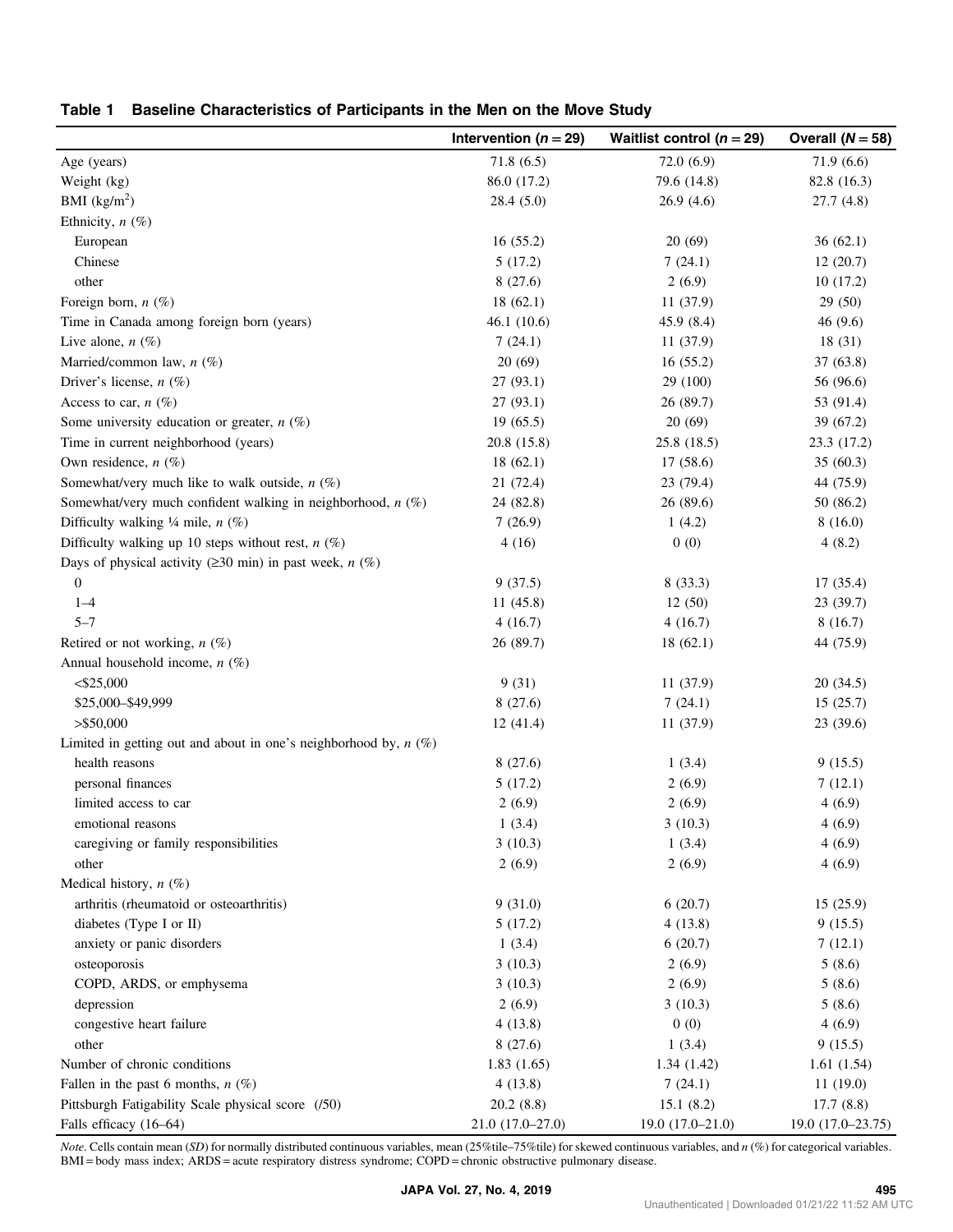|                                          | Intervention ( $n = 28$ ) | Waitlist control ( $n = 27$ ) | Overall $(N = 55)$ |
|------------------------------------------|---------------------------|-------------------------------|--------------------|
| Community center, group, $n$ (%)         |                           |                               |                    |
| exercise class                           | 14(50.0)                  | 16(59.3)                      | 30(54.5)           |
| dance                                    | 5(17.9)                   | 7(25.9)                       | 12(21.8)           |
| tai chi                                  | 1(3.6)                    | 5(18.5)                       | 6(10.9)            |
| yoga                                     | 2(7.1)                    | 3(11.1)                       | 5(9.1)             |
| other <sup>a</sup>                       | 3(10.7)                   | 4(14.8)                       | 7(12.7)            |
| Community center, individual, $n$ (%)    |                           |                               |                    |
| fitness center                           | 17(60.7)                  | 15(55.6)                      | 32 (58.2)          |
| swimming                                 | 5(17.9)                   | 5(18.5)                       | 10(18.2)           |
| badminton                                | 1(3.6)                    | 3(11.1)                       | 4(7.3)             |
| pickleball                               | 1(3.6)                    | 3(11.1)                       | 4(7.3)             |
| other <sup>b</sup>                       | 2(7.1)                    | 4(14.8)                       | 6(10.9)            |
| Noncommunity center, group, $n$ (%)      |                           |                               |                    |
| walk-to-run program                      | 3(10.7)                   | 0(0)                          | 3(5.5)             |
| golfing                                  | 2(7.1)                    | 0(0)                          | 2(3.6)             |
| other <sup>c</sup>                       | 1(3.6)                    | 2(7.4)                        | 3(5.5)             |
| Noncommunity center, individual, $n$ (%) |                           |                               |                    |
| walking                                  | 20(71.4)                  | 21 (77.8)                     | 41 (74.5)          |
| stretching and meditation                | 5(17.9)                   | 5(18.5)                       | 10(18.2)           |
| outdoor cycling                          | 3(10.7)                   | 5(18.5)                       | 9(16.4)            |
| stationary cycling at home               | 3(10.7)                   | 1(3.7)                        | 4(7.3)             |
| strength training at home                | 2(7.1)                    | 3(11.1)                       | 5(9.1)             |
| other <sup>d</sup>                       | 6(21.4)                   | 11(40.7)                      | 17 (30.9)          |

<span id="page-7-0"></span>Table 2 Physical Activity Choices Made by Men on the Move Participants in Their Personal Action Plans

Note. Activity choices were missing for one intervention and two waitlist control participants who did not attend a one-on-one consultation with an activity coach.

<sup>a</sup>Includes indoor/mall walking group, chair yoga, pilates, and spin cycle.

<sup>b</sup>Includes ping pong, foam tennis, and volleyball.

c Includes aerobic disc, cardiac rehabilitation, and ice hockey.

<sup>d</sup>Includes hiking, canoeing, jogging, pool walking, boxing, chair exercises at home, kayaking, skating, skip rope, snow shoeing, tennis, and treadmill at home.

activities, the most commonly chosen activities at community centers were using resistance or aerobic exercise machines ( $n = 17$ , 61%), and swimming  $(n=5, 18\%)$ . Choices at locations other than community centers were walking  $(n=20, 71\%)$ , cycling outdoors or at home  $(n = 6, 21\%)$ , and stretching and meditation  $(n=5, 18\%).$ 

Destinations most commonly selected for active transportation in personal action plans were parks  $(n = 10, 36\%)$ , cities  $(n = 8, 1)$ 29%), shops/restaurants ( $n = 7, 25\%$ ), downtown Vancouver ( $n = 5$ , 18%), and the airport  $(n=5, 18\%;$  Table [3](#page-8-0), choices of CON presented for comparison). Other less commonly selected destinations included libraries/museums, recreation centers, and family member residences. Transit was the predominant transportation mode, with 75%  $(n=21)$  choosing public transit to reach at least one destination. The next most common mode was walking  $(n=2,$ 7%). Men planned to travel alone to most destinations rather than with others.

#### Intervention Effects on Health Outcomes

Self-reported physical activity by CHAMPS. At T1, INT engaged in 7.2 more physical activities (95% CI [1.5, 13.0] per week), including 5.2 more MVPAs (95% CI [1.7, 8.6] per week), after controlling for T0 values (Table [4](#page-9-0)). Over the 12-week intervention, the number of all physical activities increased in INT from 19.9 to 26.2 per week, whereas it decreased in CON from 20.6 to 19.3 per week. The number of MVPAs increased in INT from 6.9 to 13.0 per week and increased in CON from 7.3 to 8.1 per week (Table [4](#page-9-0)). At T1, INT had 1,937 more kcal of energy expenditure from all physical activities (95% CI [290, 3,584] kcal/week), including 1,493 more kcal of energy expenditure from MVPAs (95% CI [221, 2,648] kcal/week), compared with CON, after controlling for T0 values (Table [4](#page-9-0)).

Objectively measured physical activity by accelerometry. After adjusting for T0 values, INT achieved more MVPA at T1 than CON (mean: 9.0, 95% CI [−0.21, 18.20] min/day; Table [4\)](#page-9-0). This was realized almost entirely through a group difference in moderate (not vigorous) activity (mean: 8.9, 95% CI [−0.47, 18.28] min/day). Over the 12-week intervention, MVPA increased in INT from 28.5 to 32.2 min/day, whereas it decreased in CON from 27.3 to 22.4 min/day. At T1, INT accumulated 1,140 more steps (95% CI [51–2,229] per day), after adjusting for T0 values (Table [4](#page-9-0)). Over the 12-week intervention, steps decreased slightly in INT from 6,802 to 6,738 per day and decreased more substantially in CON from 6,378 to 5,265 per day. At T1, INT was 3.27 times more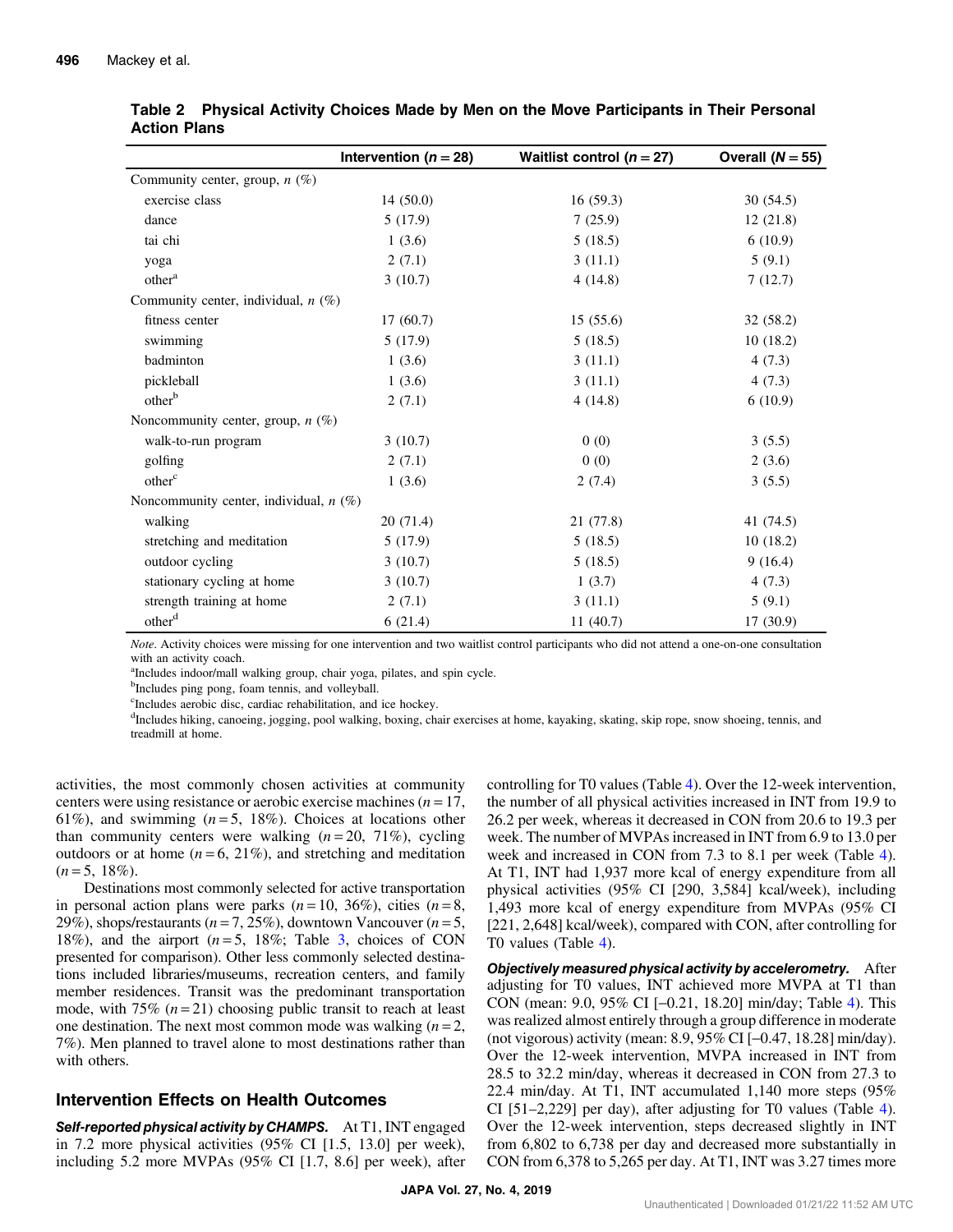|                           |          | Intervention ( $n = 28$ ) Waitlist control ( $n = 25$ ) Overall ( $N = 53$ ) |           |
|---------------------------|----------|------------------------------------------------------------------------------|-----------|
| Destination, $n$ (%)      |          |                                                                              |           |
| park                      | 10(35.7) | 9(36.0)                                                                      | 19 (35.8) |
| cities                    | 8(28.6)  | 7(28.0)                                                                      | 15(28.3)  |
| downtown                  | 5 (17.9) | 8(32.0)                                                                      | 13(24.5)  |
| shop/restaurant           | 7(25.0)  | 6(24.0)                                                                      | 13(24.5)  |
| airport                   | 5 (17.9) | 4(16.0)                                                                      | 9(16.9)   |
| library/museum            | 4(14.3)  | 5(20.0)                                                                      | 9(16.9)   |
| recreation center         | 4(14.3)  | 4(16.0)                                                                      | 8(15.1)   |
| family member's residence | 2(7.1)   | 1(4.0)                                                                       | 3(5.7)    |

<span id="page-8-0"></span>Table 3 Active Transportation Destinations Chosen by Men on the Move Participants in Their Personal Action Plans

Note. Active travel choices were missing for one intervention (did not attend the one-on-one consultation with an activity coach) and four control participants (two did not attend the one-on-one consultation with an activity coach and two declined to make an active travel plan).

likely than CON to meet national physical activity guidelines of 150 min or more per week of MVPA accumulated in bouts of 10 min or longer (42.1% vs. 16.0%; 95% CI [0.75, 16.3]; Table [4](#page-9-0)).

There were no suggested group differences at T1 in LPA (min/day), time spent in sedentary behavior (min/day or percentage of day), or MVPA (min/day) with bout duration of at least 10 min (Table [4](#page-9-0)).

Active transportation. At T1, INT was 4.24 times more likely than CON to take at least one transit trip/week (95% CI [1.19, 17.98]; Table [4\)](#page-9-0). There were no suggested differences between INT and CON at T1 in rates of total trips, car trips, active trips, transit trips, or walking trips (Table [4](#page-9-0)).

Mobility. There were no suggested differences at T1 between INT and CON in composite life-space mobility score, SPPB score, or gait speed (Table [4](#page-9-0)).

### Retention of Intervention Effects on Health **Outcomes**

Self-reported physical activity by CHAMPS. At T2, INT continued to engage in more MVPAs than at T0 (10.0 vs. 6.9/week), but fewer than at T1 (13.0/week; Table [5](#page-10-0)). By contrast, total number of physical activities at T2 did not appear to be different than at T0 (23.6 vs. 19.4/week) or T1 (26.2/week; Table [5](#page-10-0)). At T2, INT had greater energy expenditure from all physical activities than at T0 (5,162 vs. 2,627 kcal/week), and a similar amount as at T1 (5,058 kcal/week; Table [5](#page-10-0)). Similarly, at T2, INT also had greater energy expenditure from MVPAs than at T0 (3,205 vs. 1,787 kcal/week), and a similar amount as at T1 (3,031 kcal/ week; Table [5](#page-10-0)).

Objectively measured physical activity by accelerometry. At T2, INT continued to achieve more MVPA than at T0 (35.9 vs. 30.3 min/day), and a similar amount as at T1 (36.0 min/day; Table [5](#page-10-0)). At T2, INT accumulated 7,842 steps/day, which did not appear different than at T0 (7,281 steps/day) or T1 (7,496 steps/day; Table [5](#page-10-0)). The proportion of INT meeting national physical activity guidelines at T2 (28.6%) was the same as at T0 (28.6%) and fewer than at T1 (50.0%; Table [5\)](#page-10-0).

Active transportation. The proportion of INT taking at least one transit trip/week at T1 (60.0%) did not appear to be different from T0 (45.0%) or T1 values (65.0%; Table [5](#page-10-0)).

# **Discussion**

This feasibility trial of the Men on the Move intervention is among few physical activity intervention programs for older men. As such, it addresses the call for physical activity intervention research to include more diverse older adult samples [\(Chase, 2015\)](#page-11-0). Older men are largely underrepresented in physical activity intervention studies, and interventions designed specifically for older men are rare. A recent meta-analysis of 104 studies of physical activity interventions for older adults reported that women comprised 83% of study samples on average, and no interventions were designed and conducted exclusively for older men ([Chase, 2015\)](#page-11-0).

We observed high rates of recruitment, retention, and adherence to Men on the Move, which exceeded our predetermined targets. Specifically, 62% of individuals who responded to study advertisements ultimately enrolled in the study, 95% who enrolled returned for T1 assessments, and 88% returned for T2 assessments. During the intervention phase, attendance at one-on-one activity coach consultations was 97%, motivational meetings was ≥85%, and weekly telephone calls (at least eight of 12 calls) was 83%. The flexible nature of the intervention and our results support the scalability of our intervention and its feasibility [\(Thabane et al.,](#page-12-0) [2010](#page-12-0)) for scale-up.

The Men on the Move intervention appeared to improve physical activity relative to control. Specifically, the intervention led to suggested increases in all self-reported and some objective measures of physical activity, with those in the INT group 3.3 times more likely to meet physical activity guidelines. Given the inextricable link between physical activity, mobility, and older adult independence [\(Webber, Porter, & Menec, 2010](#page-13-0)), and the common finding of decreased physical activity with age [\(Buchman et al.,](#page-11-0) [2014](#page-11-0)), our results are encouraging. Intervention-induced increases in MVPA were exclusively the result of increased moderateintensity activity; overall, men engaged in very small amounts vigorous physical activity before or after the intervention. Walking was the most commonly chosen activity, consistent with the notion that walking is a highly accessible and affordable activity for older adults. Although less is known about the benefits of light-intensity physical activity than MVPA, the traditional focus on MVPA may limit our understanding of the health benefits of the full range of physical activity intensities ([Lee & Shiroma, 2014](#page-12-0)). Light-intensity physical activity was positively associated with self-reported health and well-being [\(Buman et al., 2010](#page-11-0)), and many older adults engage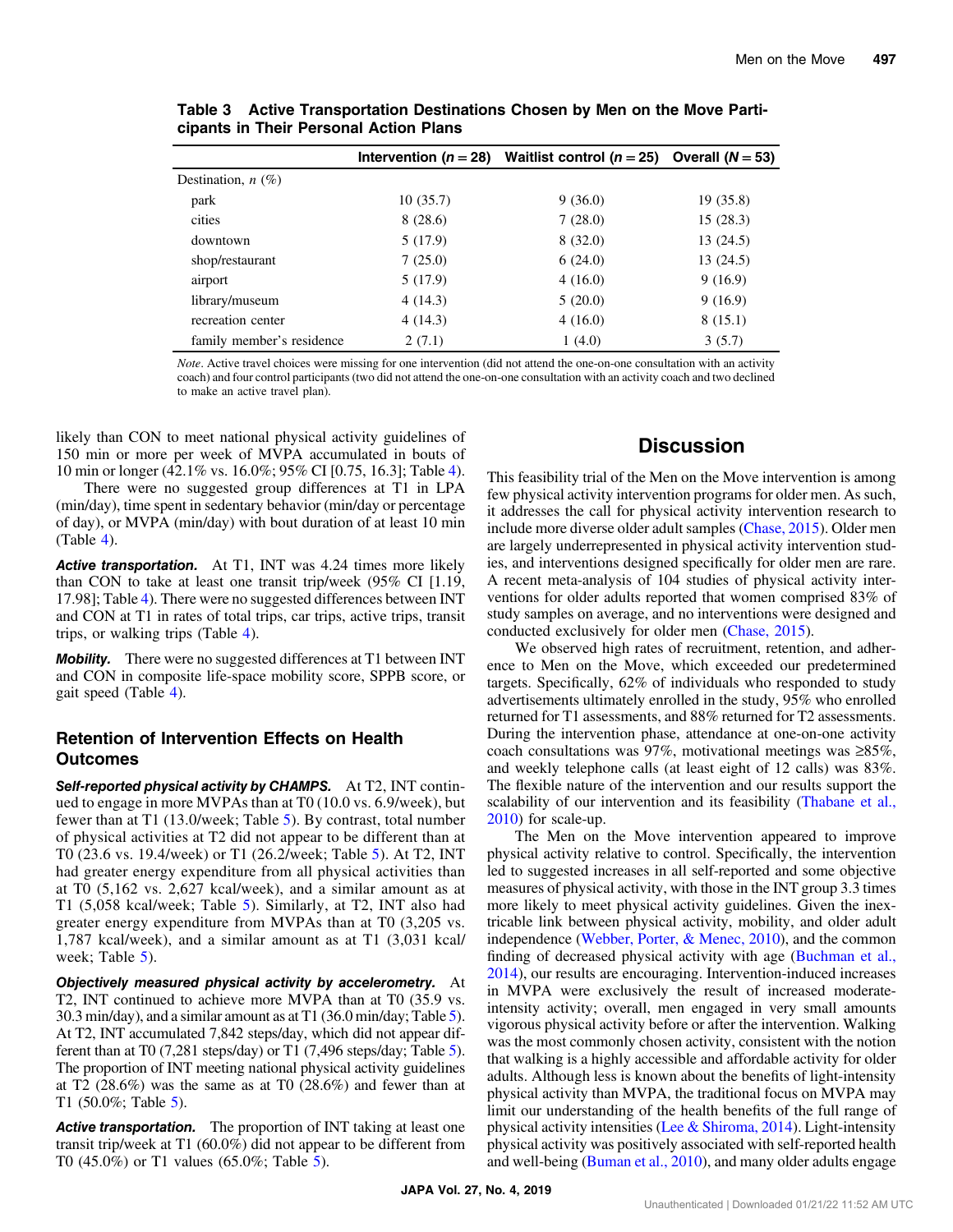|                                                                                                    | <b>INT</b> group    |                  |                   |                   | T0 adjusted<br>group difference |                     |
|----------------------------------------------------------------------------------------------------|---------------------|------------------|-------------------|-------------------|---------------------------------|---------------------|
|                                                                                                    |                     |                  | <b>CON</b> group  |                   | (INT - CON) at T1               |                     |
|                                                                                                    | T <sub>0</sub>      | T1               | T <sub>0</sub>    | T1                | <b>Mean</b>                     | [95% CI]            |
| Physical activity                                                                                  |                     |                  |                   |                   |                                 |                     |
| CHAMPS <sup>a</sup>                                                                                |                     |                  |                   |                   |                                 |                     |
| all PAs (#/week)                                                                                   | 19.9(10.9)          | 26.2(12.4)       | 20.6 (17.4)       | 19.3(13.9)        | 7.2                             | [1.5, 13.0]         |
| MVPAs, (#/week)                                                                                    | 6.9(7.3)            | 13.0(7.4)        | 7.3(9.1)          | 8.1(9.2)          | 5.2                             | [1.7, 8.6]          |
| EE from all PAs (kcal/week)                                                                        | 3,637 (2,806)       | 5,058 (3,826)    | 3,829 (3,535)     | 3,313 (3,439)     | 1,937                           | [290, 3,584]        |
| EE from MVPAs (kcal/week)                                                                          | 1,787 (2,312)       | 3,031 (2,836)    | 2,136 (2,803)     | 1,822(2,713)      | 1,434                           | [221, 2,648]        |
| Accelerometry <sup>b</sup>                                                                         |                     |                  |                   |                   |                                 |                     |
| MVPA (min/day)                                                                                     | 28.5 (21.9)         | 32.2 (21.4)      | 27.3(19.5)        | 22.4 (18.4)       | 9.0                             | $[-0.2, 18.2]$      |
| MVPA, ≥10 min bouts (min/day)                                                                      | 15.0(18.8)          | 17.5(18.4)       | 12.3(14.6)        | 10.7(14.4)        | 5.4                             | $[-3.5, 14.4]$      |
| MPA (min/day)                                                                                      | 27.5(22.5)          | 31.5(21.0)       | 26.8 (19.2)       | 22.1(18.0)        | 8.9                             | $[-0.5, 18.3]$      |
| LPA (min/day)                                                                                      | 230.5 (83.9)        | 262.9 (91.6)     | 218.9 (75.0)      | 191.0(66.7)       | 16.0                            | $[-10.4, 42.3]$     |
| sedentary behavior (min/day)                                                                       | 544.0 (72.1)        | 548.9 (72.2)     | 586.9 (82.3)      | 596.8 (135.5)     | $-2.1$                          | $[-54.4, 50.1]$     |
| sedentary behavior<br>(percentage of day)                                                          | 68.3 (9.8)          | 69.5(9.9)        | 70.6(9.1)         | 73.3(9.7)         | $-1.7$                          | $[-4.9, 1.5]$       |
| steps (#/day)                                                                                      | 6,802 (3,587)       | 6,738 (3,371)    | 6,378 (2,608)     | 5,265 (2,536)     | 1,140                           | [51, 2, 229]        |
|                                                                                                    |                     |                  |                   |                   | Odds ratio                      | $[95\% \text{ CI}]$ |
| met MVPA guidelines<br>$(\geq 150 \text{ min/week in } 10+ \text{ min} \text{ bouts}),$<br>$n(\%)$ | 5(29.4)             | 7(41.2)          | 5(21.7)           | 4(17.4)           | 3.27                            | [0.75, 16.33]       |
| Active transportation <sup>c</sup>                                                                 |                     |                  |                   |                   | Relative rate                   | $[95\% \text{ CI}]$ |
| total trips (#/day)                                                                                | 4.2 $(1.6)$         | 3.9(1.4)         | 3.9(1.8)          | 3.5(1.4)          | 1.08                            | [0.92, 1.26]        |
| car trips (#/day)                                                                                  | 2.3(2.2)            | 2.1(1.6)         | 2.0(1.8)          | 2.0(1.6)          | 1.00                            | [0.61, 1.67]        |
| active trips (#/day)                                                                               | 1.5(1.2)            | 1.6(1.2)         | 1.6(1.5)          | 1.5(1.3)          | 1.09                            | [0.70, 1.70]        |
| transit trips (#/day)                                                                              | $0.0(0-0.3)$        | $0.6(0.0-0.7)$   | $0.1(0.0-0.68)$   | $0.0(0.0-0.3)$    | 1.67                            | [0.58, 4.99]        |
| walking trips (#/day)                                                                              | 1.4(1.2)            | 1.2(0.9)         | 1.6(1.6)          | 1.3(1.1)          | 1.07                            | [0.7, 1.7]          |
|                                                                                                    |                     |                  |                   |                   | Odds ratio                      | $[95\% \text{ CI}]$ |
| ≥1 transit trip/week, $n$ (%)                                                                      | 9(42.9)             | 13 (61.9)        | 15(57.7)          | 9(34.6)           | 4.24                            | [1.19, 17.98]       |
| Mobility <sup>a</sup>                                                                              |                     |                  |                   |                   | Mean                            | $[95\% \text{ CI}]$ |
| life-space mobility, /120                                                                          | 71.1 (19.9)         | 76.9 (16.7)      | 73.9 (20.2)       | 75.6 (19.3)       | 2.6                             | $[-5.4, 10.7]$      |
| gait speed (m/s)                                                                                   | 0.99(0.21)          | 1.12(0.22)       | 1.05(0.19)        | 1.14(0.19)        | 0.03                            | $[-0.06, 0.12]$     |
| SPPB $(12)$                                                                                        | $10.0 (8.0 - 11.0)$ | $11.0(9.5-12.0)$ | $11.0(11.0-12.0)$ | $11.0(11.0-12.0)$ | $\overline{\phantom{0}}$        | $\qquad \qquad -$   |

<span id="page-9-0"></span>

Note. Only participants who provided valid data points at both T0 and T1 were included. INT = intervention group; CON = waitlist control group; CHAMPS = Community Healthy Model Program for Seniors; PAs = physical activities; MVPA = moderate–vigorous physical activity; MPA = moderate physical activity; LPA = light physical activity;  $CI =$  confidence interval;  $OR =$  odds ratio;  $SPPB =$  short physical performance battery;  $EE =$  energy expenditure.

<sup>a</sup>Sample size for intervention was  $n = 27$ , for control was  $n = 28$ .

<sup>b</sup>Sample size for intervention was  $n = 17$ , for control was  $n = 23$ .

<sup>c</sup>Sample size for intervention was  $n = 21$ , for control was  $n = 26$ .

only in LPA; thus, it seems prudent for future research to report the full range of physical activity intensities for older adults.

Many positive effects of the intervention observed at T1 appeared to be retained at T2: MVPA (#/week and min/day), moderate physical activity (min/day), and energy expenditure (kcal/week). As a result, men were generally achieving more physical activity at T2 than at T0, but less than at T1, suggesting a moderate degree of lasting and positive behavior change. The intervention incorporated cognitive strategies (e.g., education, consultation) and behavioral strategies (e.g., planning to overcome barriers, goal setting, selfmonitoring) that are associated with effectiveness among older adults ([Chase, 2015\)](#page-11-0). These likely contributed to the initial and sustained impacts of the intervention.

The intervention also resulted in a suggested increase in the odds of taking public transportation, which is a form of active transportation. We contend the impact of the intervention on public transportation use would likely be larger in populations where fewer men have a driver's license or access to a vehicle. These results suggest that offering a combination of group transit training, personal travel planning, and complimentary transit passes might be considered at scale-up in urban areas with accessible public transportation systems.

We designed Men on the Move to be a scalable physical activity intervention to increase the potential to improve population health over the long-term. In particular, the intervention is flexible and tailored to the needs, interests, and resources of men; focuses on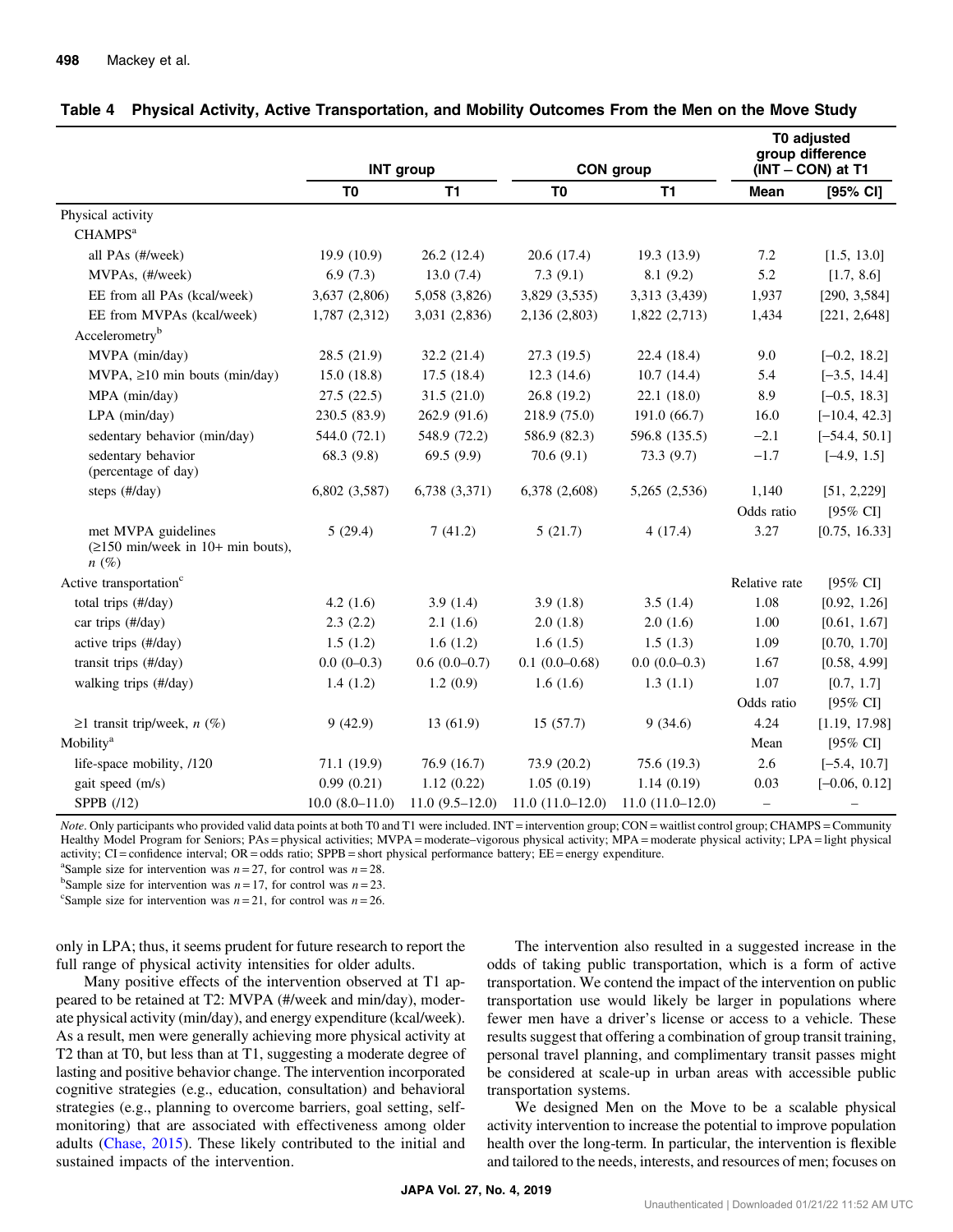|                                                        | Mean (SD)      |               | T <sub>2</sub> vs. T <sub>0</sub> difference |         | T <sub>2</sub> vs. T <sub>1</sub> difference |            |                     |
|--------------------------------------------------------|----------------|---------------|----------------------------------------------|---------|----------------------------------------------|------------|---------------------|
|                                                        | T <sub>0</sub> | T1            | T <sub>2</sub>                               | Mean    | [95% CI]                                     | Mean       | $[95%$ CI]          |
| Physical activity                                      |                |               |                                              |         |                                              |            |                     |
| CHAMPS <sup>a</sup>                                    |                |               |                                              |         |                                              |            |                     |
| EE from all PAs (kcal/week)                            | 3,637 (2,806)  | 5,058 (3,826) | 5,162 (3,938)                                | 1,421   | [195, 2,881]                                 | 104        | $[-784, 1,375]$     |
| EE from MVPAs (kcal/week)                              | 1,787 (2,312)  | 3,031 (2,836) | 3,205(2,995)                                 | 1,418   | [194, 2, 535]                                | 174        | $[-560, 978]$       |
| all PAs (#/week)                                       | 19.9(10.9)     | 26.2(12.4)    | 23.5(11.3)                                   | 3.5     | $[-1.0, 8.4]$                                | $-2.7$     | $[-7.1, 2.2]$       |
| MVPAs (#/week)                                         | 6.9(7.3)       | 13.0(7.4)     | 10.0(6.3)                                    | 3.2     | [0.77, 5.65]                                 | $-2.9$     | $[-5.5, -0.6]$      |
| Accelerometry <sup>b</sup>                             |                |               |                                              |         |                                              |            |                     |
| MVPA (min/day)                                         | 30.3(21.2)     | 36.0(21.2)    | 35.9(25.8)                                   | 5.6     | $[-0.6, 11.8]$                               | 0.0        | $[-10.5, 10.4]$     |
| $MPA$ (min/day)                                        | 29.1 (22.0)    | 35.1(20.9)    | 35.7(25.8)                                   | 6.6     | $[-0.4, 13.5]$                               | 0.6        | $[-9.6, 10.7]$      |
| steps $(\text{\#}/day)$                                | 7,281 (3,491)  | 7,496 (3,106) | 7,842 (4,118)                                | 591     | $[-448, 1,569]$                              | 346        | $[-1, 264, 1, 955]$ |
| met MVPA guidelines<br>$(\geq 150$ min/week), n $(\%)$ | 11             | 7(50.0)       | 4(28.6)                                      | 0(0.0)  |                                              | $-3(21.4)$ |                     |
| Active transportation <sup>c</sup>                     |                |               |                                              |         |                                              |            |                     |
| $\geq$ 1 transit trip/week, <i>n</i> (%)               | 9(45.0)        | 13(65.0)      | 12(60.0)                                     | 3(15.0) |                                              | $-1(5.0)$  |                     |

#### <span id="page-10-0"></span>Table 5 Retention of Physical Activity and Active Transportation Outcomes in Men on the Move Among the Intervention Group

Note. Only participants in the intervention group who provided valid data for all three assessment sessions (T0, T1, and T2) were included. Thus, in some instances, the mean and SD differ slightly from those reported in Table [4](#page-9-0). CHAMPS = Community Healthy Model Program for Seniors; MVPA = moderate–vigorous physical activity;  $MPA =$  moderate physical activity;  $CI =$  confidence interval;  $PAs =$  physical activities;  $EE =$  energy expenditure.

<sup>a</sup>Sample size was  $n = 25$ .

<sup>b</sup>Sample size was  $n = 14$ .

<sup>c</sup>Sample size was  $n = 20$ .

leveraging existing resources for physical activity within a community, and builds capacity among older men to use active forms of transportation. Our approach highlights the importance of building partnerships with community organizations—a central tenet of implementation at scale—to support long-term sustainability [\(Yamey, 2011](#page-13-0)). There are very few examples of scaled-up physical activity interventions, particularly for older adults—a recent systematic review identified just two ([Reis et al., 2016\)](#page-12-0). Designing interventions with scalability in mind improves the likelihood of successfully delivering the intervention at scale.

Maintenance and sustainability of an intervention requires that it become embedded into systems [\(Reis et al., 2016](#page-12-0)). There are inherent challenges to delivering interventions at scale ([Wandersman](#page-13-0) [et al., 2008\)](#page-13-0), but relatively little has been reported about this. Thus, the knowledge and experience we share regarding design, implementation, and evaluation of Men on the Move has substantial value. Indeed, our intervention and results have served to inform design and implementation at scale, as well as evaluation methods, of a choicebased physical activity promotion model for older men and women, Choose to Move, that is being delivered across the province of British Columbia, Canada. The provincial program Choose to Move retains the elements of Men on the Move deemed essential by participants and community partners (e.g., flexibility, group sessions that promote social interaction, and trusted relationships between participants and activity coaches). However, to manage program costs and support sustainability, the provincial program has also been adapted during phases of scale-up (e.g., less frequent telephone support from activity coaches, no provision of complimentary recreation, or transit passes or pedometers). We are currently evaluating impact and implementation of Choose to Move and developing sustainability approaches with reduced cost in mind.

The Men on the Move intervention did not appear to impact measures of mobility including SPPB, gait speed, or life space. The intervention did not specifically encourage men to participate in activities that would increase lower extremity strength, balance, or speed; future versions of the intervention could specifically recommend resistance and balance exercises, consistent with national physical activity guidelines ([Tremblay et al., 2011\)](#page-12-0). In addition, median SPPB values at T0 in INT and CON were indicative of very good lower extremity physical function, so there was limited potential for improvement. Future trials would benefit from including other measures of capacity for mobility, such as a 400-m walk time [\(Simonsick et al., 2008\)](#page-12-0) that would not be susceptible to ceiling effects and/or modified screening to enroll older men with poorer physical function, as done by the LIFE Trial ([Pahor et al.,](#page-12-0) [2014](#page-12-0)). Furthermore, although the intervention encouraged more frequent physical activity, there were no specific recommendations to venture further from one's home or to travel more independently; hence, the lack of change in life-space mobility.

This study has certain limitations. First, participants had higher levels of baseline physical activity (25% achieved ≥150 min of MVPA) than national samples ([Colley et al., 2011](#page-11-0)). Thus, we recommend different and more targeted recruitment strategies in the future to reach exclusively inactive and more marginalized (e.g., frailer) populations of older men who have greater need for and may receive greater benefit from this type of intervention. Second, we used typical recruitment strategies for physical activity intervention trials, and therefore, do not know how many individuals were reached by study advertisements (the denominator of the study) and cannot quantify a screening rate (# screened/# reached). A very small screening rate would diminish scalability if these were the only recruitment strategies used. However, additional and more targeted strategies would be appropriate to facilitate broad scale-up. For example, since conducting Men on the Move, we have developed a range of referral channels into our scaled-up provincial program, Choose to Move, including partnerships with service sector organizations, primary care networks, and nongovernment organizations that serve the needs of older adults. Third, given that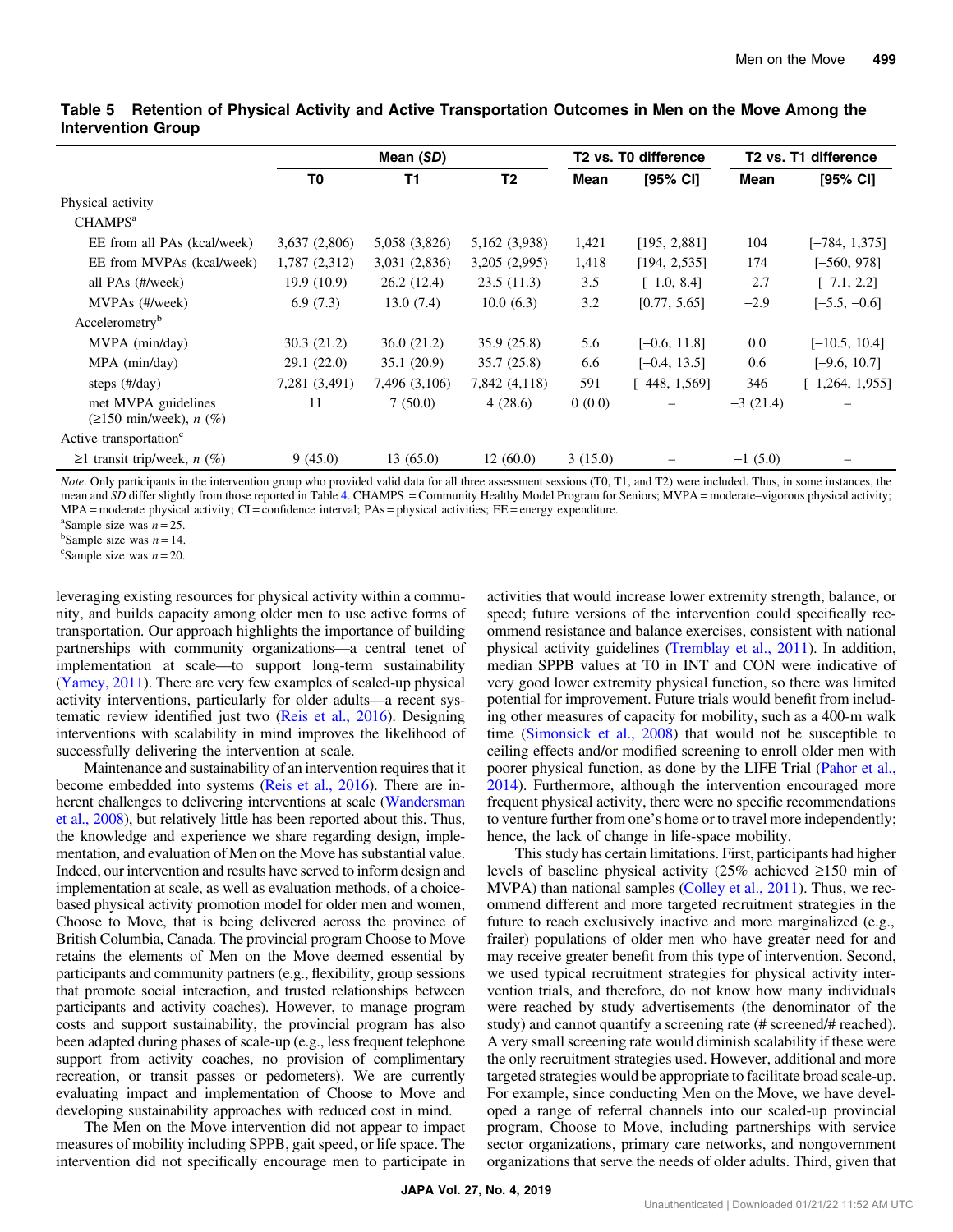<span id="page-11-0"></span>the strength of the intervention effects on physical activity tended to diminish during follow-up, future research is warranted to investigate whether and how much additional contact between participants and their activity coaches would increase sustainability of intervention effects. Finally, this study did not explore participant perceptions of the intervention on their health and well-being, but future qualitative work in this area will be important to optimize the design of lifestyle interventions for older men.

In conclusion, it was feasible to conduct a novel, flexible, and scalable 12-week choice-based intervention of physical activity and active transportation in older men. Rates of recruitment, retention, and adherence were high and exceeded predetermined targets. In addition, there were suggested increases in physical activity that appeared to be sustained for a short time after the intervention ceased, and in the likelihood of public transit use. Given the challenges of engaging older men in physical activity and their health (Caperchione et al., 2017), and the substantial benefits of physical activity to health should we succeed in doing so, we are encouraged by these findings.

#### Acknowledgments

This study was supported by a Team Grant in Boys' and Men's Health from the Canadian Institutes of Health Research (138295). D. C. Mackey and J. Sims-Gould were each supported by a Scholar Award from the Michael Smith Foundation for Health Research. J. Sims-Gould was also supported by a New Investigator Award from the Canadian Institutes of Health Research. The authors thank the study participants and three activity coaches: Kate Lee, Bonnie McCoy, and Kieu Nguyen.

#### References

- Arain, M., Campbell, M.J., Cooper, C.L., & Lancaster, G.A. (2010). What is a pilot or feasibility study? A review of current practice and editorial policy. BMC Medical Research Methodology, 10, 67. PubMed ID: [20637084](http://www.ncbi.nlm.nih.gov/pubmed/20637084?dopt=Abstract) doi:[10.1186/1471-2288-10-67](https://doi.org/10.1186/1471-2288-10-67)
- Ashe, M.C., Winters, M., Hoppmann, C.A., Dawes, M., Gardiner, P.A., Giangregario, L.M., . . . McKay, H.A. (2015). "Not Just Another Walking Program"—Everyday activity supports you (EASY) model— A randomized pilot study for a parallel randomized controlled trial. Pilot and Feasibility Studies, 1(4), 1–12.
- Baker, P.S., Bodner, E.V., & Allman, R.M. (2003). Measuring life-space mobility in community-dwelling older adults. Journal of the American Geriatrics Society, 51(11), 1610–1614. PubMed ID: [14687391](http://www.ncbi.nlm.nih.gov/pubmed/14687391?dopt=Abstract) doi:[10.1046/j.1532-5415.2003.51512.x](https://doi.org/10.1046/j.1532-5415.2003.51512.x)
- Bauman, A., Merom, D., Bull, F.C., Buchner, D.M., & Singh, M.A.F. (2016). Updating the evidence for physical activity: Summative reviews of the epidemiological evidence, prevalence, and interventions to promote "Active Aging." The Gerontologist, 56, S268–S280. PubMed ID: [26994266](http://www.ncbi.nlm.nih.gov/pubmed/26994266?dopt=Abstract) doi:[10.1093/geront/gnw031](https://doi.org/10.1093/geront/gnw031)
- Buchman, A.S., Wilson, R.S., Yu, L., James, B.D., Boyle, P.A., & Bennett, D.A. (2014). Total daily activity declines more rapidly with increasing age in older adults. Archives of Gerontology and Geriatrics, 58(1), 74–79. PubMed ID: [24007938](http://www.ncbi.nlm.nih.gov/pubmed/24007938?dopt=Abstract) doi:[10.1016/j.archger.](https://doi.org/10.1016/j.archger.2013.08.001) [2013.08.001](https://doi.org/10.1016/j.archger.2013.08.001)
- Buman, M.P., Hekler, E.B., Haskell, W.L., Pruitt, L., Conway, T.L., Cain, K.L., . . . King, A.C. (2010). Objective light-intensity physical activity associations with rated health in older adults. American Journal of Epidemiology, 172(10), 1155–1165. PubMed ID: [20843864](http://www.ncbi.nlm.nih.gov/pubmed/20843864?dopt=Abstract) doi:[10.1093/aje/kwq249](https://doi.org/10.1093/aje/kwq249)
- Caperchione, C.M., Bottorff, J.L., Oliffe, J.L., Johnson, S.T., Hunt, K., Sharp, P., . . . Goldenberg, S.L. (2017). The HAT TRICK programme for improving physical activity, healthy eating and connectedness among overweight, inactive men: Study protocol of a pragmatic feasibility trial. British Medical Journal Open, 7(9), e016940. doi:[10.1136/bmjopen-2017-016940](https://doi.org/10.1136/bmjopen-2017-016940)
- Chase, J.A.D. (2015). Interventions to increase physical activity among older adults: A meta-analysis. The Gerontologist, 55(4), 706–718. PubMed ID: [25298530](http://www.ncbi.nlm.nih.gov/pubmed/25298530?dopt=Abstract) doi:[10.1093/geront/gnu090](https://doi.org/10.1093/geront/gnu090)
- Chudyk, A.M., Winters, M., Moniruzzaman, M., Ashe, M.C., Gould, J.S., & McKay, H. (2015). Destinations matter: The association between where older adults live and their travel behavior. Journal of Transport & Health, 2(1), 50–57. PubMed ID: [27104147](http://www.ncbi.nlm.nih.gov/pubmed/27104147?dopt=Abstract) doi[:10.1016/j.jth.](https://doi.org/10.1016/j.jth.2014.09.008) [2014.09.008](https://doi.org/10.1016/j.jth.2014.09.008)
- Colley, R.C., Garriguet, D., Janssen, I., Craig, C.L., Clarke, J., & Tremblay, M.S. (2011). Physical activity of Canadian adults: Accelerometer results from the 2007 to 2009 Canadian Health Measures Survey. Health Reports, 22(1), 7–14. PubMed ID: [21510585](http://www.ncbi.nlm.nih.gov/pubmed/21510585?dopt=Abstract)
- Das, P., & Horton, R. (2016). Physical activity—Time to take it seriously and regularly. The Lancet, 388(10051), 1254–1255. PubMed ID: [27475269](http://www.ncbi.nlm.nih.gov/pubmed/27475269?dopt=Abstract) doi:[10.1016/S0140-6736\(16\)31070-4](https://doi.org/10.1016/S0140-6736(16)31070-4)
- Davis, M.G., Fox, K.R., Hillsdon, M., Coulson, J.C., Sharp, D.J., Stathi, A., & Thompson, J.L. (2011). Getting out and about in older adults: The nature of daily trips and their association with objectively assessed physical activity. International Journal of Behavioral Nutrition and Physical Activity, 8, 116. doi[:10.1186/1479-5868-8-116](https://doi.org/10.1186/1479-5868-8-116)
- Ding, D., & Gebel, K. (2012). Built environment, physical activity, and obesity: What have we learned from reviewing the literature? Health & Place, 18(1), 100–105. PubMed ID: [21983062](http://www.ncbi.nlm.nih.gov/pubmed/21983062?dopt=Abstract) doi:[10.1016/j](https://doi.org/10.1016/j.healthplace.2011.08.021) [.healthplace.2011.08.021](https://doi.org/10.1016/j.healthplace.2011.08.021)
- Ding, D., Lawson, K.D., Kolbe-Alexander, T.L., Finkelstein, E.A., Katzmarzyk, P.T., van Mechelen, W., . . . Executive, P.A.S. (2016). The economic burden of physical inactivity: A global analysis of major non-communicable diseases. The Lancet, 388(10051), 1311– 1324. PubMed ID: [27475266](http://www.ncbi.nlm.nih.gov/pubmed/27475266?dopt=Abstract) doi:[10.1016/S0140-6736\(16\)30383-X](https://doi.org/10.1016/S0140-6736(16)30383-X)
- Durlak, J.A., & DuPre, E.P. (2008). Implementation matters: A review of research on the influence of implementation on program outcomes and the factors affecting implementation. American Journal of Community Psychology, 41(3-4), 327–350. PubMed ID: [18322790](http://www.ncbi.nlm.nih.gov/pubmed/18322790?dopt=Abstract) doi:[10.1007/s10464-008-9165-0](https://doi.org/10.1007/s10464-008-9165-0)
- Freedson, P.S., Melanson, E., & Sirard, J. (1998). Calibration of the Computer Science and Applications, Inc. accelerometer. Medicine & Science in Sports & Exercise, 30(5), 777–781. doi[:10.1097/](https://doi.org/10.1097/00005768-199805000-00021) [00005768-199805000-00021](https://doi.org/10.1097/00005768-199805000-00021)
- Gillespie, L.D., Robertson, M.C., Gillespie, W.J., Sherrington, C., Gates, S., Clemson, L.M., & Lamb, S.E. (2012). Interventions for preventing falls in older people living in the community. Cochrane Database of Systematic Reviews, 9, CD007146.
- Glynn, N.W., Santanasto, A.J., Simonsick, E.M., Boudreau, R.M., Beach, S.R., Schulz, R., & Newman, A.B. (2015). The Pittsburgh Fatigability Scale for older adults: Development and validation. Journal of the American Geriatrics Society, 63(1), 130–135. PubMed ID: [25556993](http://www.ncbi.nlm.nih.gov/pubmed/25556993?dopt=Abstract) doi:[10.1111/jgs.13191](https://doi.org/10.1111/jgs.13191)
- Gorman, E., Hanson, H.M., Yang, P.H., Khan, K.M., Liu-Ambrose, T., & Ashe, M.C. (2014). Accelerometry analysis of physical activity and sedentary behavior in older adults: A systematic review and data analysis. European Review of Aging and Physical Activity, 11(1), 35–49. doi[:10.1007/s11556-013-0132-x](https://doi.org/10.1007/s11556-013-0132-x)
- Gough, B. (2013). The psychology of men's health: Maximizing masculine capital. Health Psychology, 32(1), 1–4. PubMed ID: [23316848](http://www.ncbi.nlm.nih.gov/pubmed/23316848?dopt=Abstract) doi:[10.1037/a0030424](https://doi.org/10.1037/a0030424)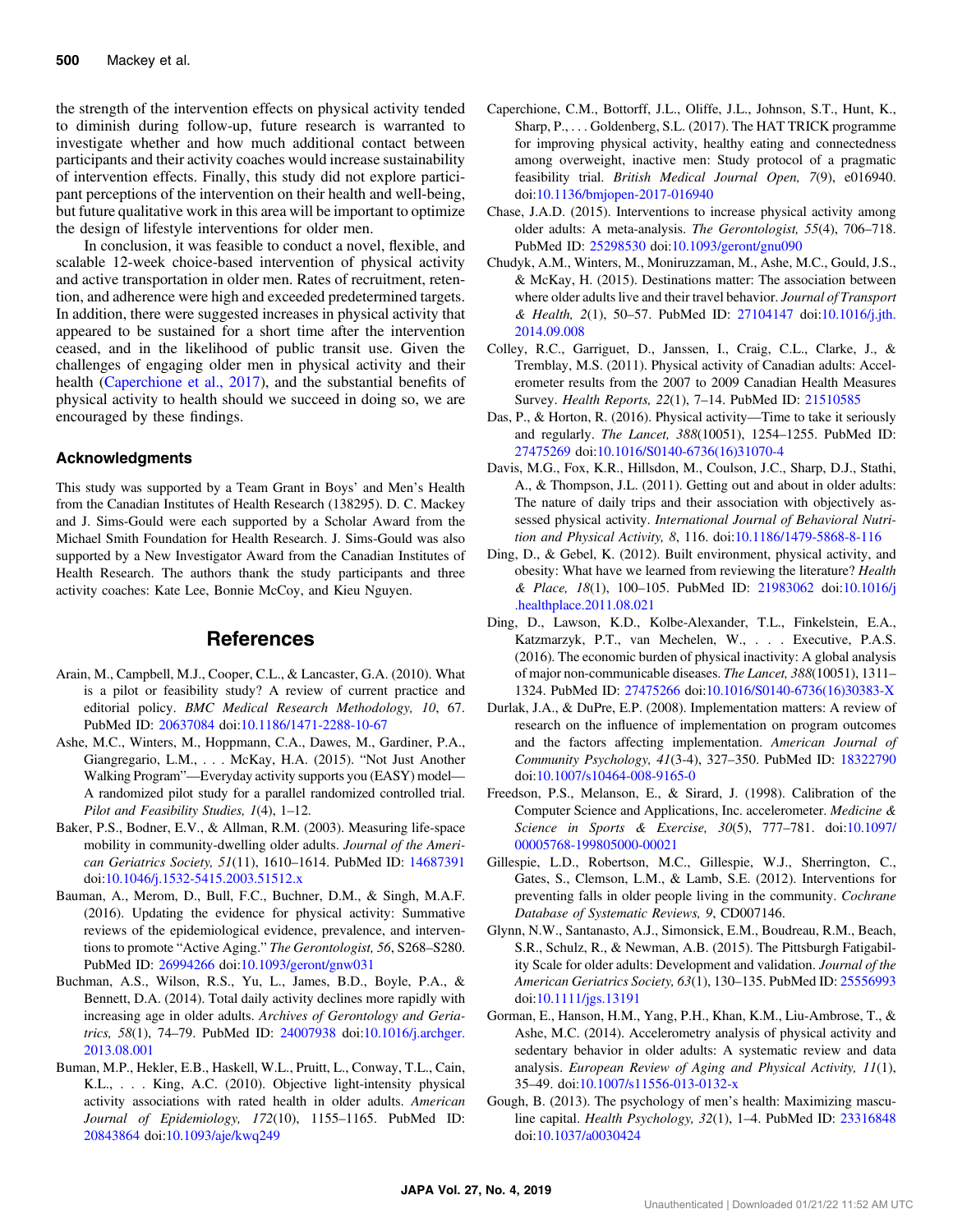- <span id="page-12-0"></span>Groll, D.L., To, T., Bombardier, C., & Wright, J.G. (2005). The development of a comorbidity index with physical function as the outcome. Journal of Clinical Epidemiology, 58(6), 595–602. PubMed ID: [15878473](http://www.ncbi.nlm.nih.gov/pubmed/15878473?dopt=Abstract) doi:[10.1016/j.jclinepi.2004.10.018](https://doi.org/10.1016/j.jclinepi.2004.10.018)
- Guralnik, J.M., Simonsick, E.M., Ferrucci, L., Glynn, R.J., Berkman, L.F., Blazer, D.G., . . . Wallace, R.B. (1994). A short physical performance battery assessing lower extremity function: Association with selfreported disability and prediction of mortality and nursing home admission. Journal of Gerontology, 49(2), M85–M94. PubMed ID: [8126356](http://www.ncbi.nlm.nih.gov/pubmed/8126356?dopt=Abstract) doi[:10.1093/geronj/49.2.M85](https://doi.org/10.1093/geronj/49.2.M85)
- Hatchell, A.C., Bassett-Gunter, R.L., Clarke, M., Kimura, S., & Latimer-Cheung, A.E. (2013). Messages for men: The efficacy of EPPM-based messages targeting men's physical activity. Health Psychology, 32(1), 24–32. PubMed ID: [23316850](http://www.ncbi.nlm.nih.gov/pubmed/23316850?dopt=Abstract) doi[:10.1037/](https://doi.org/10.1037/a0030108) [a0030108](https://doi.org/10.1037/a0030108)
- Hoffmann, T.C., Glasziou, P.P., Boutron, I., Milne, R., Perera, R., Moher, D., . . . Michie, S. (2014). Better reporting of interventions: Template for intervention description and replication (TIDieR) checklist and guide. British Medical Journal, 348, g1687. PubMed ID: [24609605](http://www.ncbi.nlm.nih.gov/pubmed/24609605?dopt=Abstract) doi[:10.1136/bmj.g1687](https://doi.org/10.1136/bmj.g1687)
- Hunt, K., Wyke, S., Gray, C.M., Anderson, A.S., Brady, A., Bunn, C., . . . Treweek, S. (2014). A gender-sensitised weight loss and healthy living programme for overweight and obese men delivered by Scottish Premier League football clubs (FFIT): A pragmatic randomised controlled trial. The Lancet, 383(9924), 1211–1221. PubMed ID: [24457205](http://www.ncbi.nlm.nih.gov/pubmed/24457205?dopt=Abstract) doi[:10.1016/S0140-6736\(13\)62420-4](https://doi.org/10.1016/S0140-6736(13)62420-4)
- Kim, S. (2011). Transportation alternatives of the elderly after driving cessation. Transportation Research Record, 2265, 170–176. doi:[10.](https://doi.org/10.3141/2265-19) [3141/2265-19](https://doi.org/10.3141/2265-19)
- Lee, I.M., & Shiroma, E.J. (2014). Using accelerometers to measure physical activity in large-scale epidemiological studies: Issues and challenges. British Journal of Sports Medicine, 48(3), 197–201. PubMed ID: [24297837](http://www.ncbi.nlm.nih.gov/pubmed/24297837?dopt=Abstract) doi:[10.1136/bjsports-2013-093154](https://doi.org/10.1136/bjsports-2013-093154)
- Lee, I.M., Shiroma, E.J., Lobelo, F., Puska, P., Blair, S.N., Katzmarzyk, P.T., & Lancet Physical Activity Series Working Group. (2012). Effect of physical inactivity on major non-communicable diseases worldwide: An analysis of burden of disease and life expectancy. Lancet, 380(9838), 219–229. PubMed ID: [22818936](http://www.ncbi.nlm.nih.gov/pubmed/22818936?dopt=Abstract) doi[:10.1016/](https://doi.org/10.1016/S0140-6736(12)61031-9) [S0140-6736\(12\)61031-9](https://doi.org/10.1016/S0140-6736(12)61031-9)
- Mackey, D.C., Lui, L.Y., Cawthon, P.M., Ensrud, K., Yaffe, K., & Cummings, S.R. (2016). Life-space mobility and mortality in older women: Prospective results from the study of osteoporotic fractures. Journal of the American Geriatrics Society, 64(11), 2226–2234. PubMed ID: [27696354](http://www.ncbi.nlm.nih.gov/pubmed/27696354?dopt=Abstract) doi:[10.1111/jgs.14474](https://doi.org/10.1111/jgs.14474)
- Michie, S., Ashford, S., Sniehotta, F.F., Dombrowski, S.U., Bishop, A., & French, D.P. (2011). A refined taxonomy of behaviour change techniques to help people change their physical activity and healthy eating behaviours: The CALO-RE taxonomy. Psychology & Health, 26(11), 1479–1498. PubMed ID: [21678185](http://www.ncbi.nlm.nih.gov/pubmed/21678185?dopt=Abstract) doi[:10.1080/08870446.](https://doi.org/10.1080/08870446.2010.540664) [2010.540664](https://doi.org/10.1080/08870446.2010.540664)
- Milat, A.J., King, L., Bauman, A.E., & Redman, S. (2013). The concept of scalability: Increasing the scale and potential adoption of health promotion interventions into policy and practice. Health Promotion International, 28(3), 285–298. PubMed ID: [22241853](http://www.ncbi.nlm.nih.gov/pubmed/22241853?dopt=Abstract) doi[:10.1093/](https://doi.org/10.1093/heapro/dar097) [heapro/dar097](https://doi.org/10.1093/heapro/dar097)
- Morency, C., Trepanier, M., & Demers, M. (2011). Walking to transit: An unexpected source of physical activity. *Transport Policy*, 18(6), 800–806. doi[:10.1016/j.tranpol.2011.03.010](https://doi.org/10.1016/j.tranpol.2011.03.010)
- National Health Service. (2011). Start active, stay active: A report on physical activity for health from the four home countries' Chief Medical Officers. London, UK: Department of Health and Social Care.
- Pahor, M., Guralnik, J.M., Ambrosius, W.T., Blair, S., Bonds, D.E., Church, T.S., . . . LIFE Study Investigators. (2014). Effect of structured physical activity on prevention of major mobility disability in older adults: The LIFE study randomized clinical trial. Journal of the American Medical Association, 311(23), 2387–2396. PubMed ID: [24866862](http://www.ncbi.nlm.nih.gov/pubmed/24866862?dopt=Abstract) doi[:10.1001/jama.2014.5616](https://doi.org/10.1001/jama.2014.5616)
- Reis, R.S., Salvo, D., Ogilvie, D., Lambert, E.V., Goenka, S., Brownson, R.C., & Lancet Physical Activity Series 2 Executive Committee. (2016). Scaling up physical activity interventions worldwide: Stepping up to larger and smarter approaches to get people moving. The Lancet, 388(10051), 1337–1348. PubMed ID: [27475273](http://www.ncbi.nlm.nih.gov/pubmed/27475273?dopt=Abstract) doi:[10.](https://doi.org/10.1016/S0140-6736(16)30728-0) [1016/S0140-6736\(16\)30728-0](https://doi.org/10.1016/S0140-6736(16)30728-0)
- Rissel, C., Curac, N., Greenaway, M., & Bauman, A. (2012). Physical activity associated with public transport use—A review and modelling of potential benefits. International Journal of Environmental Research and Public Health, 9(7), 2454–2478. PubMed ID: [22851954](http://www.ncbi.nlm.nih.gov/pubmed/22851954?dopt=Abstract) doi:[10.3390/ijerph9072454](https://doi.org/10.3390/ijerph9072454)
- Simonsick, E.M., Newman, A.B., Visser, M., Goodpaster, B., Kritchevsky, S.B., Rubin, S., . . . Health, Aging and Body Composition Study. (2008). Mobility limitation in self-described well-functioning older adults: Importance of endurance walk testing. The Journals of Gerontology. Series A, Biological Sciences and Medical Sciences, 63(8), 841–847. doi[:10.1093/gerona/63.8.841](https://doi.org/10.1093/gerona/63.8.841)
- Statistics Canada. (2017). Census Profile, 2016 Census. Retrieved from [http://www12.statcan.gc.ca/census-recensement/2016/dp-pd/prof/index.](http://www12.statcan.gc.ca/census-recensement/2016/dp-pd/prof/index.cfm?Lang=E) [cfm?Lang=E](http://www12.statcan.gc.ca/census-recensement/2016/dp-pd/prof/index.cfm?Lang=E)
- Stepaniuk, J.A., Tuokko, H., McGee, P., Garrett, D.D., & Benner, E.L. (2008). Impact of transit training and free bus pass on public transportation use by older drivers. Preventive Medicine, 47(3), 335–337. PubMed ID: [18440058](http://www.ncbi.nlm.nih.gov/pubmed/18440058?dopt=Abstract) doi:[10.1016/j.ypmed.2008.](https://doi.org/10.1016/j.ypmed.2008.03.002) [03.002](https://doi.org/10.1016/j.ypmed.2008.03.002)
- Stewart, A.L., Grossman, M., Bera, N., Gillis, D.E., Sperber, N., Castrillo, M., . . . Cassady, D. (2006). Multilevel perspectives on diffusing a physical activity promotion program to reach diverse older adults. Journal of Aging and Physical Activity, 14(3), 270–287. PubMed ID: [17090805](http://www.ncbi.nlm.nih.gov/pubmed/17090805?dopt=Abstract) doi:[10.1123/japa.14.3.270](https://doi.org/10.1123/japa.14.3.270)
- Stewart, A.L., Mills, K.M., Sepsis, P.G., King, A.C., McLellan, B.Y., Roitz, K., & Ritter, P.L. (1997). Evaluation of CHAMPS, a physical activity promotion program for older adults. Annals of Behavioral Medicine, 19(4), 353–361. doi[:10.1007/BF02895154](https://doi.org/10.1007/BF02895154)
- Stewart, A.L., Verboncoeur, C.J., McLellan, B.Y., Gillis, D.E., Rush, S., Mills, K.M., . . . Bortz, W.M., II. (2001). Physical activity outcomes of CHAMPS II: A physical activity promotion program for older adults. The Journals of Gerontology. Series A, Biological Sciences and Medical Sciences, 56(8), M465–M470. doi[:10.1093/gerona/56.](https://doi.org/10.1093/gerona/56.8.M465) [8.M465](https://doi.org/10.1093/gerona/56.8.M465)
- Thabane, L., Ma, J., Chu, R., Cheng, J., Ismaila, A., Rios, L.P., . . . Goldsmith, C.H. (2010). A tutorial on pilot studies: The what, why and how. BMC Medical Research Methodology, 10, 1. PubMed ID: [20053272](http://www.ncbi.nlm.nih.gov/pubmed/20053272?dopt=Abstract) doi:[10.1186/1471-2288-10-1](https://doi.org/10.1186/1471-2288-10-1)
- Tremblay, M.S., Warburton, D.E.R., Janssen, I., Paterson, D.H., Latimer, A.E., Rhodes, R.E., . . . Duggan, M. (2011). New Canadian physical activity guidelines. Applied Physiology, Nutrition, and Metabolism, 36(1), 36–46. doi:[10.1139/H11-009](https://doi.org/10.1139/H11-009)
- Troiano, R.P., Berrigan, D., Dodd, K.W., Masse, L.C., Tilert, T., & McDowell, M. (2008). Physical activity in the United States measured by accelerometer. Medicine & Science in Sports & Exercise, 40(1), 181–188. doi[:10.1249/mss.0b013e31815a51b3](https://doi.org/10.1249/mss.0b013e31815a51b3)
- van Heeswijck, T., Paquet, C., Kestens, Y., Thierry, B., Morency, C., & Daniel, M. (2015). Differences in associations between active transportation and built environmental exposures when expressed using different components of individual activity spaces. Health & Place,